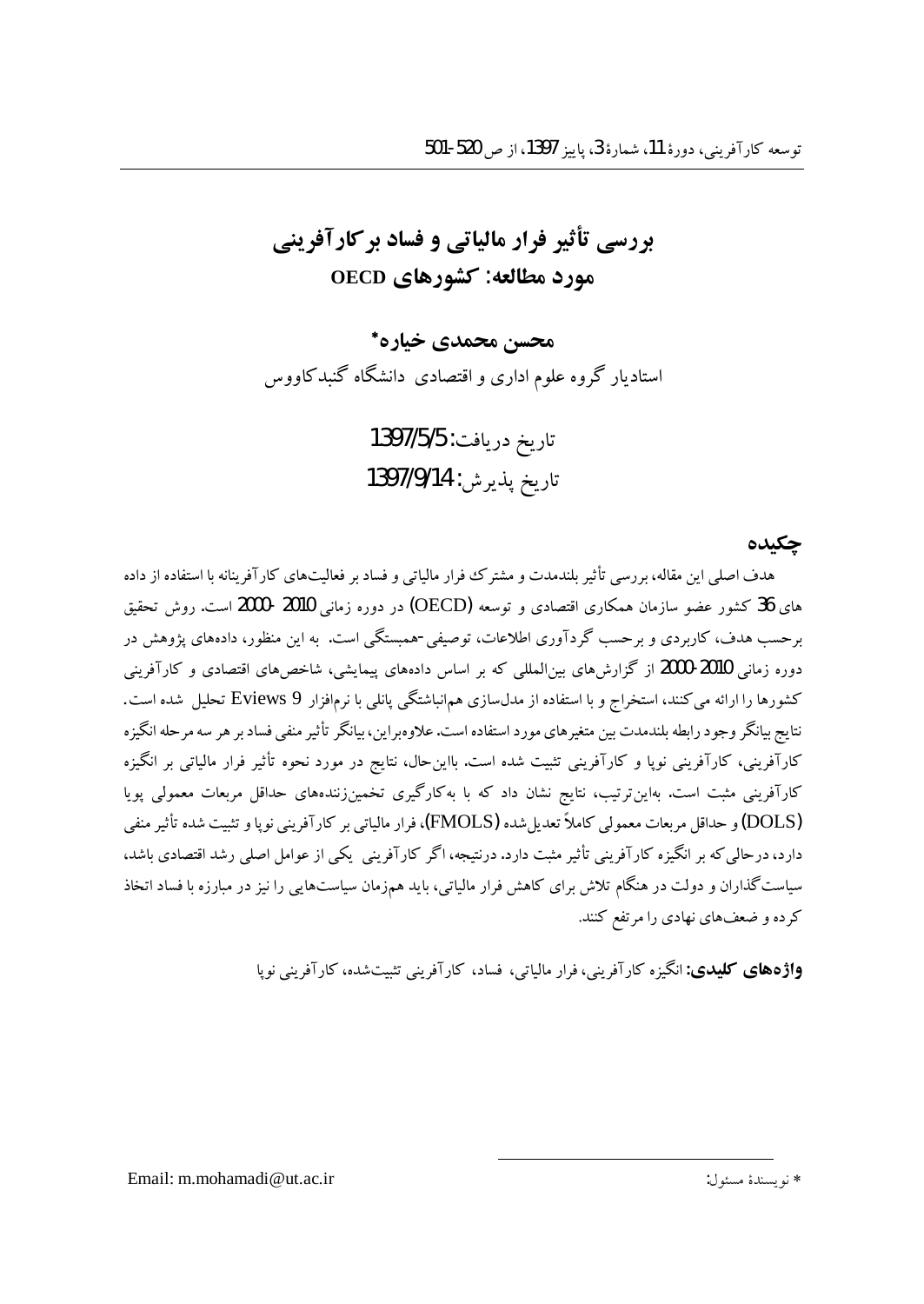#### مقدمه

کارآفرینی بهعنوان یکی از عوامل اصلی ر شد اقتصادی، افزایش سطح بهرهوری و افزایش اشــتغال محســوب مي شــود (Cullen & Gordon, 2007). تعداد زيادي از محققان خاطرنشــان کردهاند که فسـاد، تأثیر قابل توجه و منفـی بر سـطح درآمدهای مالیاتی جمعآوریشـده در یک کشور دارد (Nawaz, 2010). از سوی دیگر، این حقیقت که کشورهای با سطوح بالاتر فساد اداری، دارای اقتصاد زیرزمینی بزرگءتر و فرار مالیاتی بالاتر هستند، به صورت عمومی پذیرفته شــده اســت. درعين حال، وجود فرار مالياتي، محيط فســاد را (پهويژه در مورد مديران مالياتي) مسـاعدتر می سـازد. این دو یدیده که تأثیر منفی بر کارآفرینی و رشـد اقتصـادی دارند، موجب دلسـردي بخش خصـوصــي نسـبت به نوآوري و ابتكار شــده و نااطميناني در بازار را تقويت مے کنند.

تحقیقات متعددی به برر سی این موضوع پرداختهاند که چگونه ضعفهای نهادی بر سطح فعالیتهای کارآفرینی تأثیر می گذارد. در این میان بهجز تعداد انگشـــتشـــماری از مطالعات، توجه کمتری به فرار مالیاتی و فســاد و تأثیر منفی آنها بر فعالیتهای کارآفرینانه در بلندمدت صـورت گرفته اســت. بهعنوان.شال، اســترين و ميكي ويكز<sup>1</sup> (2012)، اســتدلال مي كنند كه در کشـــورهای با اقتصـــاد ســـایه بزرگءتر، حجم و انگیزه فعالیتهای کارآفرینانه کمتر اســـت. بهصورت مشـابه، پارکر <sup>2</sup> (2003) نشـان می دهد که فرار مالیاتی بر انتخاب شـغل و فعالیتهای كارآفرينانه تأثير گذار اســت. آنوخين و اســكولز<sup>3</sup> (2003)، اعتقاد دارند كه كنترل بهتر فســاد، ممکن است به سطوح بالاتر کارآفرینی منجر شـود. با این حال هیچ کدام از مقالات یادشـده، مسـائل درونزايي را در ارتباط با اين حقيقت كه كارآفرينان نيز ممكن اسـت بر سـطح فسـاد و فرار مالیاتی تأثیر گذار باشـند، در نظر نگرفتهاند. از یک سـو، کارآفرینان می توانند از تجارت و مبادلات غیرقانونی، منفعت کسب کرده و به همین دلیل به فرار مالیاتی اقدام کنند (Fadahunsi 8 Rosa, 2002). مقالات متعددي نشــان دادهاند كه كار آفر بنان صــر فاً زماني ماليات مے پر داز ند

1 Estrin, & Mickiewicz 2 Parker 3 Anokhin & Schulze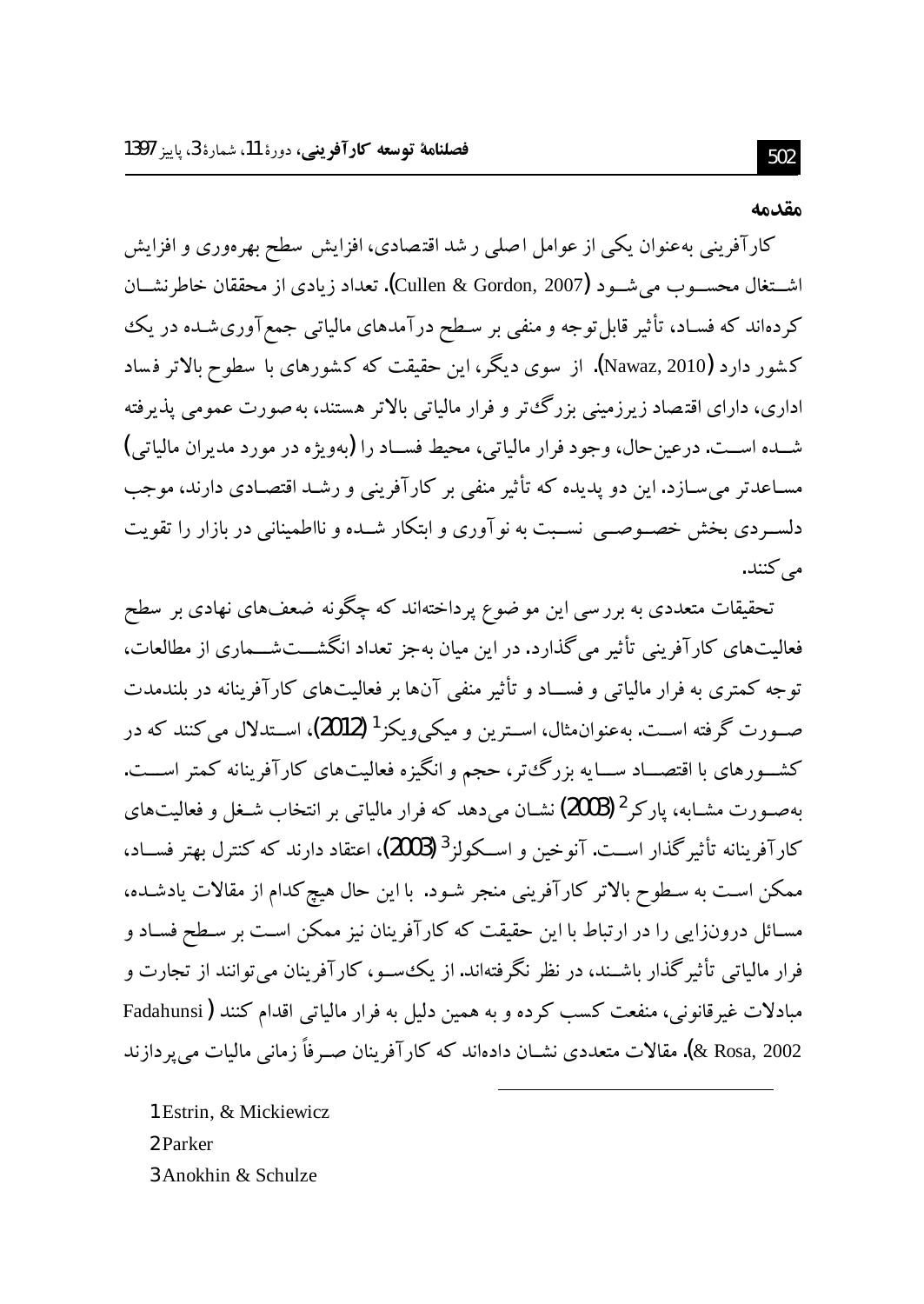که روحیه مالیاتی بالا باشد، فرار مالیاتی پرهزینه باشد و ریسک لورفتن، دستگیر شدن و شدت مجازات نيز بالا باشد (Lisi & Pugno, 2011;Mickiewicz et al. 2012). همچنين مكانيسمي كه کارآفرینان طی آن اقدام به فرار مالیاتی می کنند ممکن است پیچیده باشد. برای تو ضیح بیشتر در این زمینه، مباحث مربوط به کارآفرینی جنایی<sup>1</sup> می تواند کمک کننده باشد؛ به این مفهوم که کارآفرینی همیشه یک فعالیت سالم و یاک نیست و می تواند ابعاد مخربی نیز در جامعه دا شته باشد. در این راستا، وون لمپ2007)، دنیای اجتماعی کارآفرینان جنایی (غیرقانونی) را مورد برر سی قرار داده که شامل گروههای متخلف، شبکههای جنایی در بستر اجتماعی و تعامل بین حوزه های غیر قانونی و قانونی جامعه اســـت (Kapustkina, 2008). علاوه براین، یکی از انواع راهبردهای کارآفرینی جنایی که کارآفرینان می توانند از طریق آن فرار مالیاتی داشته باشــند، توسعه كسبوكار در اقتصاد زيرزميني است (Williams,2008).

با تو جه به اهمیت فرار مالیاتی و فســاد در شـــکل گیری فعالیتهای کارآفرینانه، یژوهش حاضر به دنبال پاسخگویی به پرسش های زیر است:

(1) فرار مالیاتی چگونه بر مراحل مختلف فعالیتهای کار آفرینانه در کشـورهای OECD اثر مے گذارد؟

(2) تأثیر فساد بر مراحل مختلف فعالیتهای کارآفرینانه به چه صورت است؟

(3) آیا تأثیر فســاد و فرار مالیاتی بر مراحل مختلف فعالیت کارآفرینی متفاوت اســـت؟ مطالعه حاضــر از ســه جنبه داراي نوآوري نســبت به مطالعات پيشــين اســت. نخســت بهزعم نویسنده، در ادبیات مربوطه تاکنون در مورد تأثیر فرار مالیاتی و فساد بر مراحل مختلف فعالیت کارآفرینی، مطالعهای انجام نگرفته اســت.از این رو، یژوهش حاضــر برای نخســتین بار رابطه بلندمدت بین فرار مالیاتی و فساد در مراحل مختلف فعالیت کارآفرینانه را در نمونهای شامل 36 کشـور OECD، در دوره زمانی **2010- 2000** بررسـی کرده اسـت. دوم، در این پژوهش، رابطه بلندمدت در چارچوب همانباشـــتگی مورد بررســـی قرار می گیرد که از طریق آن می توان

1 Criminal Entrepreneurship 2 Von Lampe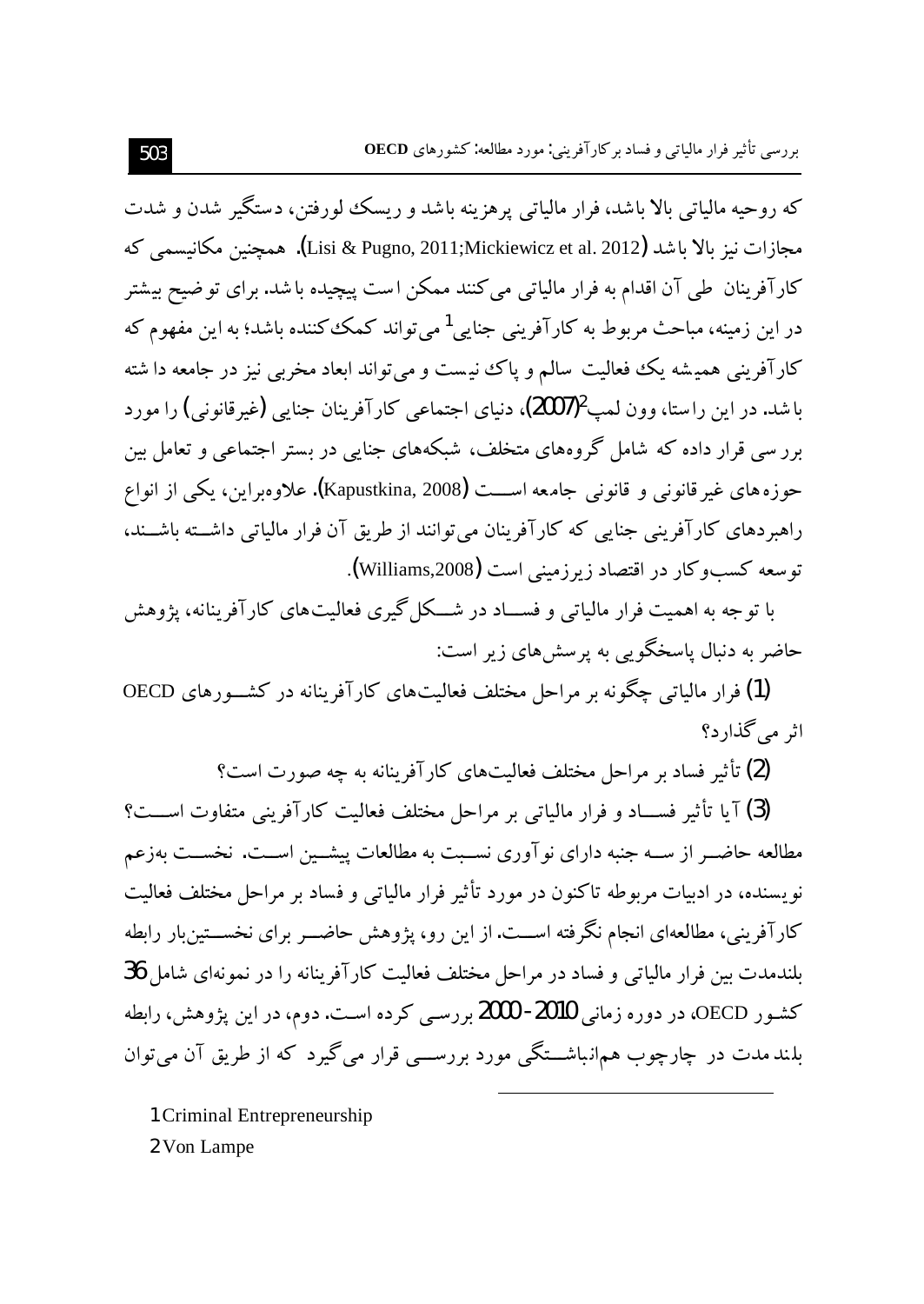درونزایی بالقوه متغیرهای به کاررفته در مدل را با اســتفاده از تخمینزنندههای حداقل مربعات كاملاً تعديل شــده<sup>1</sup> (FMOLS) و حداقل مربعات يويا<sup>2</sup> (DOLS) بهحســاب آورد كه اين مهم در ادبیات پیشین نادیده گرفته شده است. جنبه پراهمیت دیگر این مقاله، تمایز بین مراحل مختلف شـــکل گیری فعالیت کارآفرینی با توجه به چارچوب پیشـــنهادی دیدهبان جهانی کارآفرینی (GEM) است. طبق گزارش دیدهبان جهانی کارآفرینی، ساختار مناسبی برای مراحل کارآفرینی  $K$ elley et al. 2011): به ارائه شده است

- » کار آفرینان پالقوه<sup>3</sup>: پریایه عقاید و نگرش های افراد در مورد کارآفرینی شناسایی می شوند. ≫ انگیزه یا قـصد کارآفرینانه<sup>4</sup>: در صد افراد 64-18 سالهای که طی 12 ماه آینده در صدد راه
	- اندازی کسب و کار جدید هستند.
- ≫ فعالیتهای کارآفرینی نوپا<sup>5</sup>:فعالیتهای کارآفرینانهای که عمر فعالیت آنها سه سال و نیم با **42** ماه است.
- ≫ فعالیتهای کارآفرینی تثبیت شـده<sup>6</sup>:فعالیتهای کارآفرینانهای که عمر فعالیت آنها بیشـتر از 42 ماه است.
- ≫ قطع فعالیت<sup>7</sup> (خروج از کسـبوکار): درصــد بزرگســالان 64-18 ســالهای که طی 12 ماه گذشته به دلیل کاهش فروش، تعطیلی و یا راهاندازی کسبوکار بهتر، از کسبوکار خود خارج شدهاند.

بر پایه مدل 5 مرحلهای فوق، هدف اصلی پژوهش حاضر بررسی تأثیر همزمان و بلندمدت فساد و فرار مالیاتی بر سطح فعالیتهای کارآفرینانه در سه مرحله مختلف فعالیت کارآفرینی (با

- 1 Fully Modified ordinary least square
- 2 Dynamic ordinary least square
- 3 Potential Entrepreneurs
- 4 Entrepreneurial Intentions
- 5 Total Early-stage Entrepreneurial Activity (TEA)
- 6 established business ownership
- 7 Discontinuation of business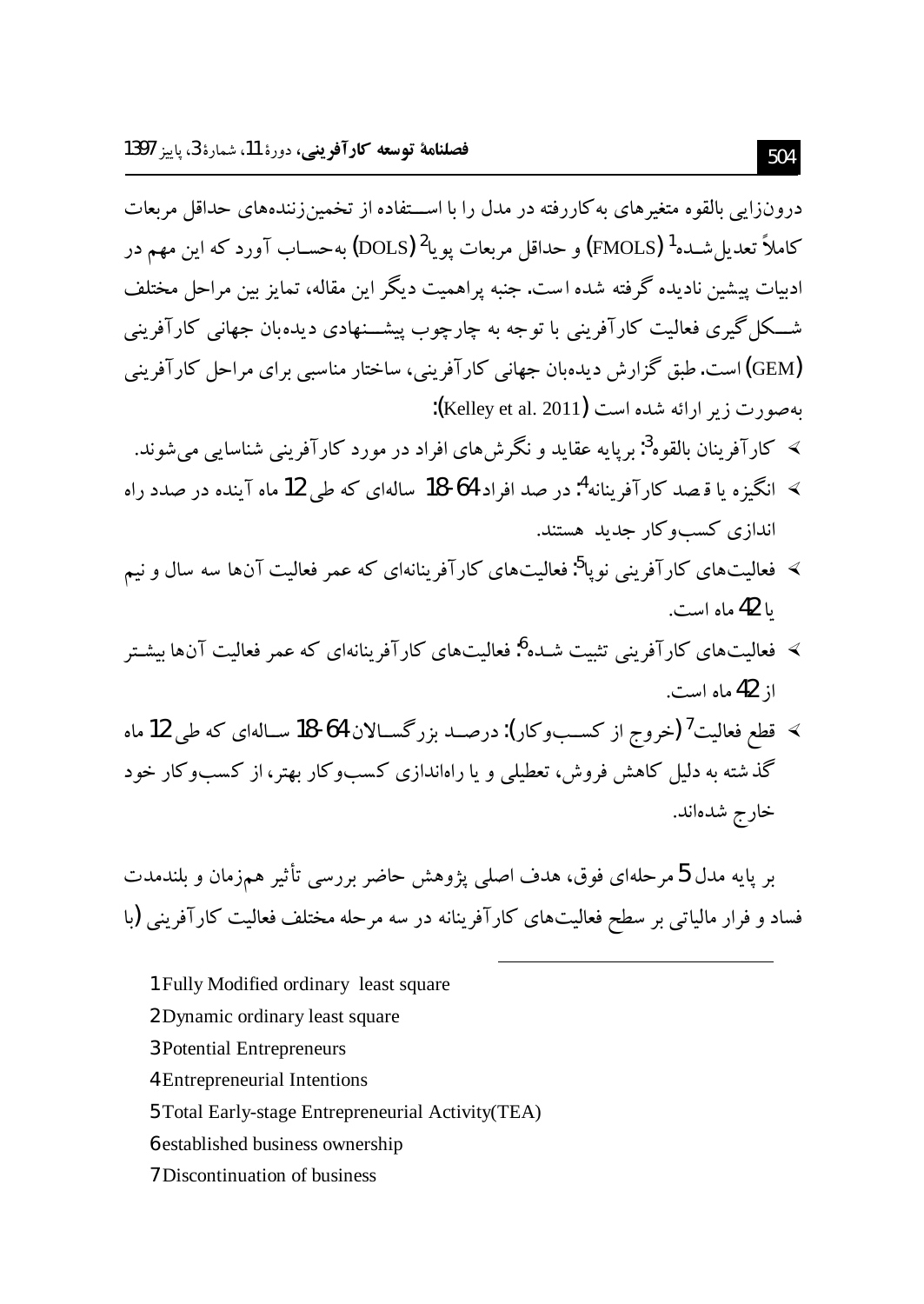توجه به دادههای موجود) شامل انگیزه فعالیت کارآفرینی، کارآفرینی نویا و کارآفرینی تثبیت شده ًاست. در بخش دوم بهصورت خلاصه، مروری بر ادبیات پژوهش صورت گرفته و در بخش سوم روش تحقیق ارائه شده است. در بخش چهارم توصیف دادهها و نتایج تخمین مدل آورده شده و نهایتاً در بخش پایانی، نتیجه گیری و پیشنهادها ارائه شده است.

## مروري بر مباني نظري و پيشينه تحقيق

فرار از پرداخت مالیات و فساد مالی در طول تاریخ، همواره بهعنوان یک مشکل عمومی و همراه با عواقب جدی اقتصــادی نه تنها در کشــورهای درحالتوســعه، بلکه در کشــورهایم با سیستمهای مالیاتی توسعه یافته مطرح بوده است. بهطور کلی، فرار مالیاتی و فساد می تواند اثرات مهمی بر فعالیت کارآفرینی داشته باشند. فرار مالیاتی میزان منابع انباشت شده توسط کارآفرینان را افزایش میدهد. از طرف دیگر، با کاهش درآمدهای مالیاتی جمع آوری شده تو سط دولت، میزان عرضــه خدمات عمومی توسـط دولت کاهش یافته و پیامدهای منفی بر رشــد اقتصــادی خواهد داشت. اگرچه مطالعات گستردهای به بررسی منشأ و علل، آثار و میزان فرار مالیاتی و فســاد از هر دو جنبه نظري و تجربي پرداختهاند، اما روابط متقابل بين آنها بهصــورت محدود مورد بررسی قرار گرفته است.مطالعات متعدد نشان داده است که فساد، بر مدیریت مالیات و نیز بر سطح درآمد مالیاتی جمعآوری شده در یک کشور اثر منفی میگذارد (Nawaz, 2010). برخی صـــاحب:ظران، فســـاد را بهعنوان ابزاری برای کاهش بار مالیاتی بیش(زحد بر اقتصـــاد می:گرند که این کاهش میتواند از طریق تخصـــیص بهتر منابع، روند ســـرمایه گذاری را در جوامع بهبود ببخشــد. بااین-حال، دیدگاه مســـلط بیانگر این اســت که بهطورکلی هر دو پدیده دارای اثر منفی بر اقتصـــاد و بهویژه اثر منفی بر ســـطح فعالیتهای کارآفرینی هســـتند. اگرچه ارتباط بین فرار مالیاتی و کارآفرینی در ادبیات نظری بهندرت موردتوجه قرار گرفته، بااین حال، تأثیر مالیات بر فعالیتهای کارآفرینی بهوفور بررسی شده است. ازجمله مطالعات انجامشده در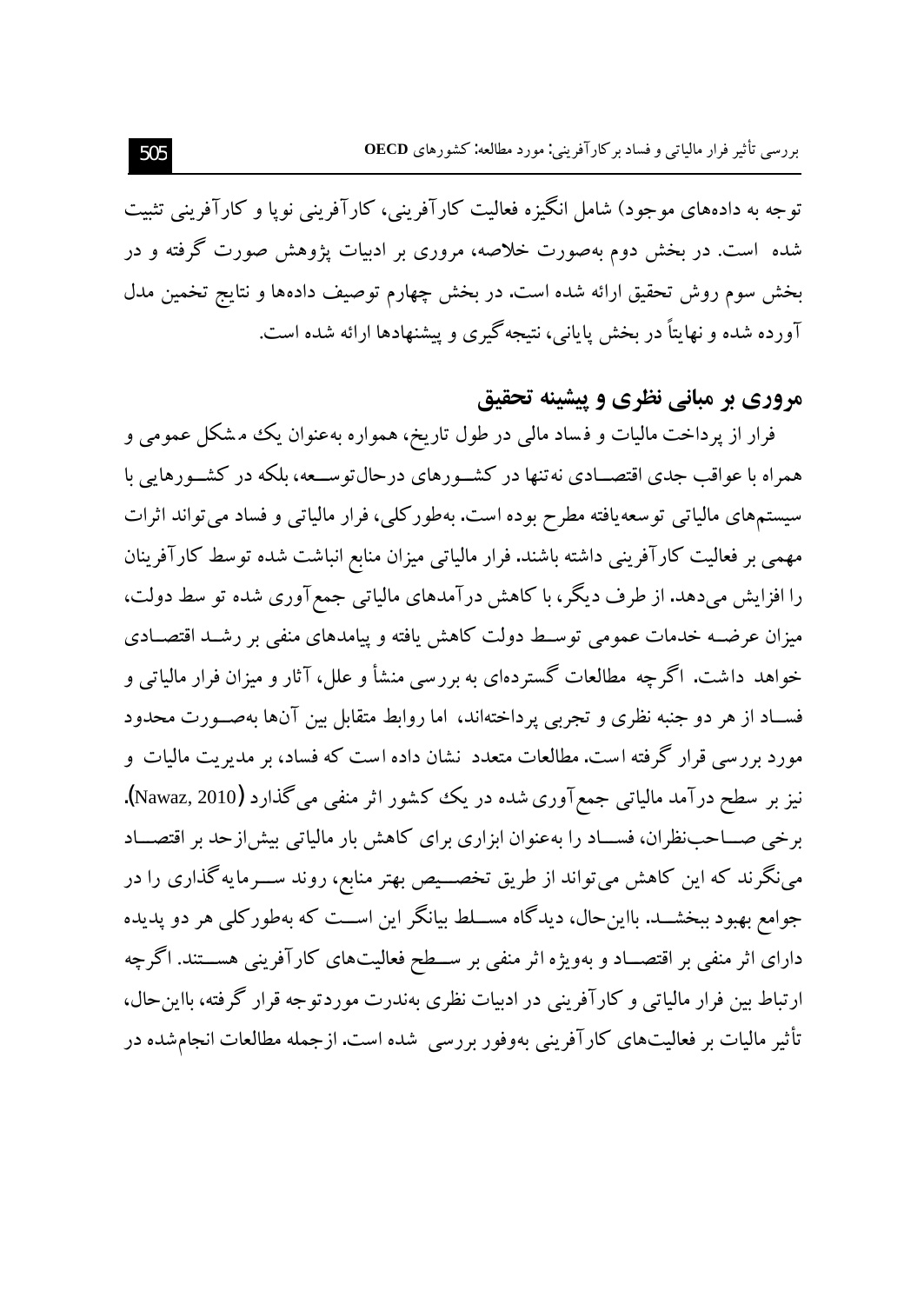زمینه تأثیر مالیات بر کارآفرینی، می توان به مطالعات آنگســتروم و هلمهلوند<sup>1</sup> (2009)، دجانکو<sup>2</sup> و همكاران (2010)، هانســــ; 3 (2012)، هنركســــون<sup>4</sup>و همكاران (2010)، بالبامو نه و گارلو<sup>5</sup> (2014)، پروس<sup>6</sup> و همکاران (2015) و هایکنس <sup>7</sup> (2016) اشیاره کرد. مالیات می تواند بر ورود کارآفرینان به فعالیت های کارآفرینی از راه های مختلف مانند میزان ســـر ما یه گذاری، ريســـك يذيري و از طريق انتخاب شـــغل تأثير بگذارد (& Bruce & Gurley, 2014; Asoni Sanandaji, 2014). در همین راســتا، بهمنظور ایجاد بســتری مناســب برای توســعهٔ فعالیتهای کارآفرینانه، سـیاســتهایی مانند اصــلاح قوانین و مقررات اداری- بانکی، حمایتهای مالی و مالياتي ســـاز مان يافته (كرد نائيج و همكاران، 1392)، تقويت نـهاد ها و حاكميت قانون (Mohammadi Khyareh, 2017) پیشـنهاد شـده اسـت. فرد<sup>8</sup> (2013)، بر این حقیقت تأکید کرد که تأثیر معکوس مالیات بر درآمد روی ریسک پذیری کارآفرینان، اهمیت پشت ی نسبت به فرصـــتهای فرار مالیاتی برای افراد خوداشـــتغال دارد. همچنین بالیامونه و گارلو (2014)، با اســـتفاده از دادههای کارآفرینی نوظهور، برگرفته از ســـازمان دیده بان جهانی کارآفرینی و دادههای مالیات، برگرفته از دادههای سازمان توسعه و همکاری اقتصادی (OECD)، ارتباط بین ســـاختار مالیاتی و کارآفرینی را مورد بررســـی قرار دادهاند. نتایج مطالعه آنها نشـــان داد که مالیات های تصـــاعدی در در آمدهای بالاتر از حد متوســـط، اثر منفی و معنادار بر کار آفرینی نوظهور دارد.

- 1 Engström & Holmlund 2 Diankov 3 Hansson 4 Henrekson 5 Baliamoune-Lutz, & Garello 6 Bruce 7 Hopkins
- 8 Ferede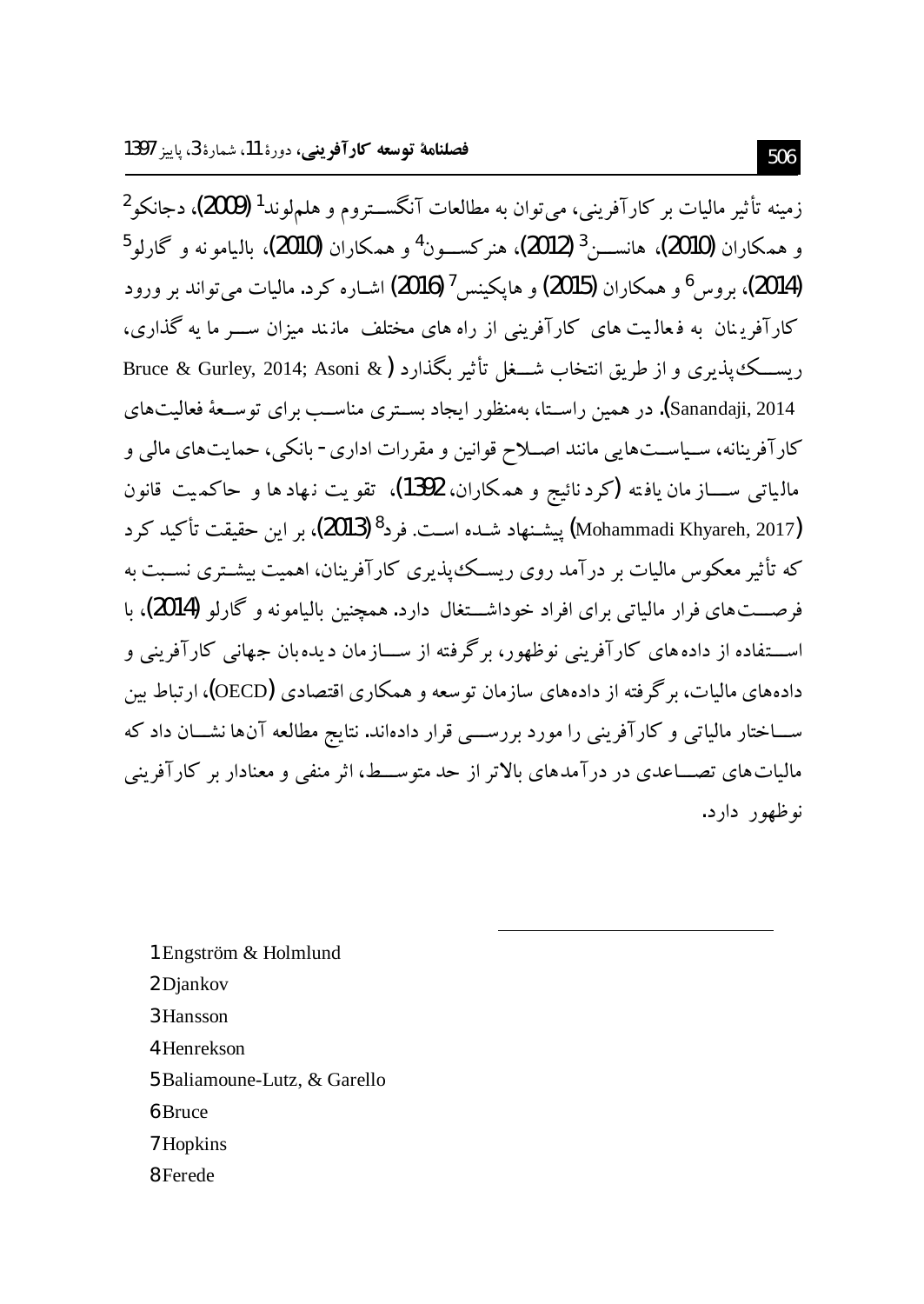فرار مالیاتی و کارآفرینی

در این بخش، به بررسی نگرش کارآفرینان به فرار مالیاتی پرداخته شده است. واژه کلیدی در ابنجا "روحیه مالیاتی" است که بهعنوان یک تعهد اخلاقی یا انگیزه ذاتی برای پرداخت مالیات درنظر گرفته می شود و تعداد زیادی از مقالات مانند Yitzhaki, 1974 ، بر نقش خطر دستگیر شدن یا لو رفتن و شدت مجازات برای رفتار اجتناب مالیاتی کارآفرینان، تأکید کر دهاند. برخلاف فرار مالیاتی، روحیه مالیاتی، رفتار انفرادی را اندازهگیری نمی کند، بلکه نگرش فردی را اندازه مي گير د (Lisi & Pugno, 2011). تحليل فرار مالياتي در ادبيات تمكين مالياتي، به مقاله كلاسيك آلينگام و ساندمو (1972) بر مي گردد.از آن زمان به بعد، ادبيات قابل توجهي در ارتباط <sub>.</sub><br>با فساد و فرار مالیاتی تولید شده است. یک فرد خوداشتغال میتواند بهراحتی با کم جلوه دادن و یا گزارش نکردن در آمد واقعی خود از پر داخت مالیات فرار کند. این می تواند یکی از دلایل عمدهاي باشد كه چرا افراد بهجاي شغل هاي حقوق و دستمزدبگيري، كار آفريني را انتخاب مي-کنند(Andreoni et al., 1998). علاوهبراین، ساختار سیاست مالیاتی در یک کشور می تواند روحيه مالياتي را تحت تأثير قرار دهد و فرار مالياتي را جذابتر كند (,Doerrenberg & peichl 2013). مطالعات متعددی، ارتباط بین مالیات و هزینه راهاندازی کسبوکار بر کارآفرینی را Klapper et al., 2006; Cullen & Gordon, 2007; Braunerhjelm & ) در سی قرار دادهاند ( Eklund, 2014; Block, 2016). درنی همدانی و همکاران<sup>1</sup>(2018) نتیجه گرفتهاند، ازآنجاکه یرداخت مالیات باعث کاهش رضایت مالیاتدهنده می شود و عامل کاهنده در آمد به حساب می آید، بنابراین مالیاتها علاوهبر تأثیر روی تصمیمات استراتژیک کارآفرینان مانند تمایل به معرفي ايدهها و محصولات جديد، مي توانند بر ميزان فرار مالياتي آنها نيز تأثير گذار باشند.

### فساد و کار آفر بنے

فساد به معنای سوءاستفاده از قدرت برای بهدستآوردن منفعت شخصی است ( Rodriguez et al., 2005). فساد به اَشکال گو ناگون کار آفرینی را متأثر می سازد، بهویژه اگر په شکل بسیار

1 Darnihamedani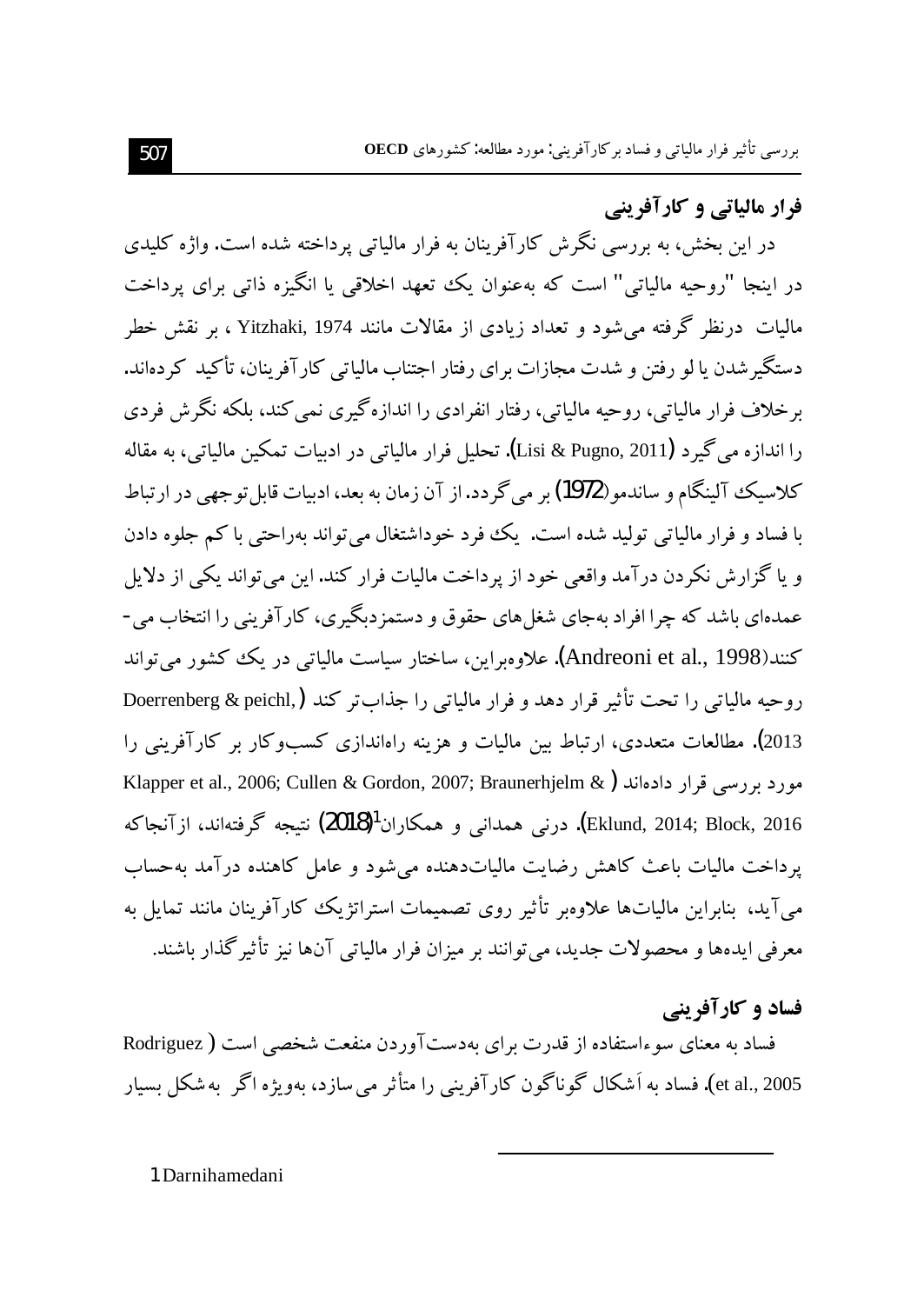گســـترده و غیر قابل پیش بینی در جامعه متداول باشـــد، به افزایش عدم اطمینان در ابعاد مختلف سیاسبی، اقتصادی و اجتماعی منجر شده و انگیزه سرمایه گذاری را کاهش میدهد. از طرف دیگر، وقت، انرژی و منابعی که باید صب ف فعالیتهای مولد شــوند، درجهت فعالیتهای فســـادآميز تلف مي شـــوند. با توجه به نظريه بامول<sup>1</sup> (1990)، مي توان اســـتدلال كرد كه ارتباط مســتقيمي بين محيط فاســد در يک کشــور خاص براي محدود کردن کارآفريني مولد وجود دارد؛ بنابراین انتظار میرود کشـورهایی با سـطح بالای فسـاد معمولاً دارای کارآفرینی مولد در سطح پایین تری باشند.

مطالعات زیادی اثر فساد را بر عوامل اقتصادی مختلف و اخیراً بر کارآفرینی مورد ىرر سے قرار دادهاند (Mauro, 1995; Mo, 2001; Méndez, & Sepúlveda, 2006). درحالي كه تعدادي از مطالعات اثر منفى فساد بر كارآفريني را نتيجه گرفتهاند( & Anokhin & Schulze, 2009; Dutta Sobel, 2016)، دیگر مطالعات هیچ اثر مســـتقیمی در ســطح کشــوری نیافتهاند (,.Aidis et al 2012). از طرف دیگر، تعدادی از مطالعات تأثیر مثبت فســـاد بر کارآفرینی را نتیجه گرفتهاند ( Dreher & Gassebner, 2013; Chowdhury et al, 2015; Belitski et al., 2016). علاوه مر ماهيت پیچیده رابطه فساد و کارآفرینی، تفاوت در روش شناسی به کار رفته (بهویژه دادههای مقطعی با پانل بین کشوری و یا معیارهای متفاوت کارآفرینی)، میتواند به نتایج گوناگونی منجر شود. از سوی دیگر، مطالعات مختلف در زمینه کارآفرینی مطرح کردهاند که فساد می تواند دارای تأثیر غير خطي بو فعاليت كارآفريني باشد ( Aidis et al. 2012; Anokhin & Schulze, 2009; Dreher 2013 ,& Gassebner ). از طرفي، فساد تحت شرايط متفاوت مي تواند اثر متفاوت بر كارآفريني داشته باشـد. یکی از عواملی که اثر فسـاد را تغییر می،دهد، نحوه سـازماندهی کســبوکارها و قوانین مترتب بر آنها ست.عدم شفافیت قوانین، قوانین سختگیرانه و انعطافنایذیر و اتلاف منابع تو سط دولت می تواند نحوه تأثیر فساد بر کارآفرینی را از نو تعریف کند، به طوری که در چنین شرایطی فساد می تواند باعث سهولت راهاندازی فعالیتهای کارآفرینانه شود ( Tonoyan

1 Baumol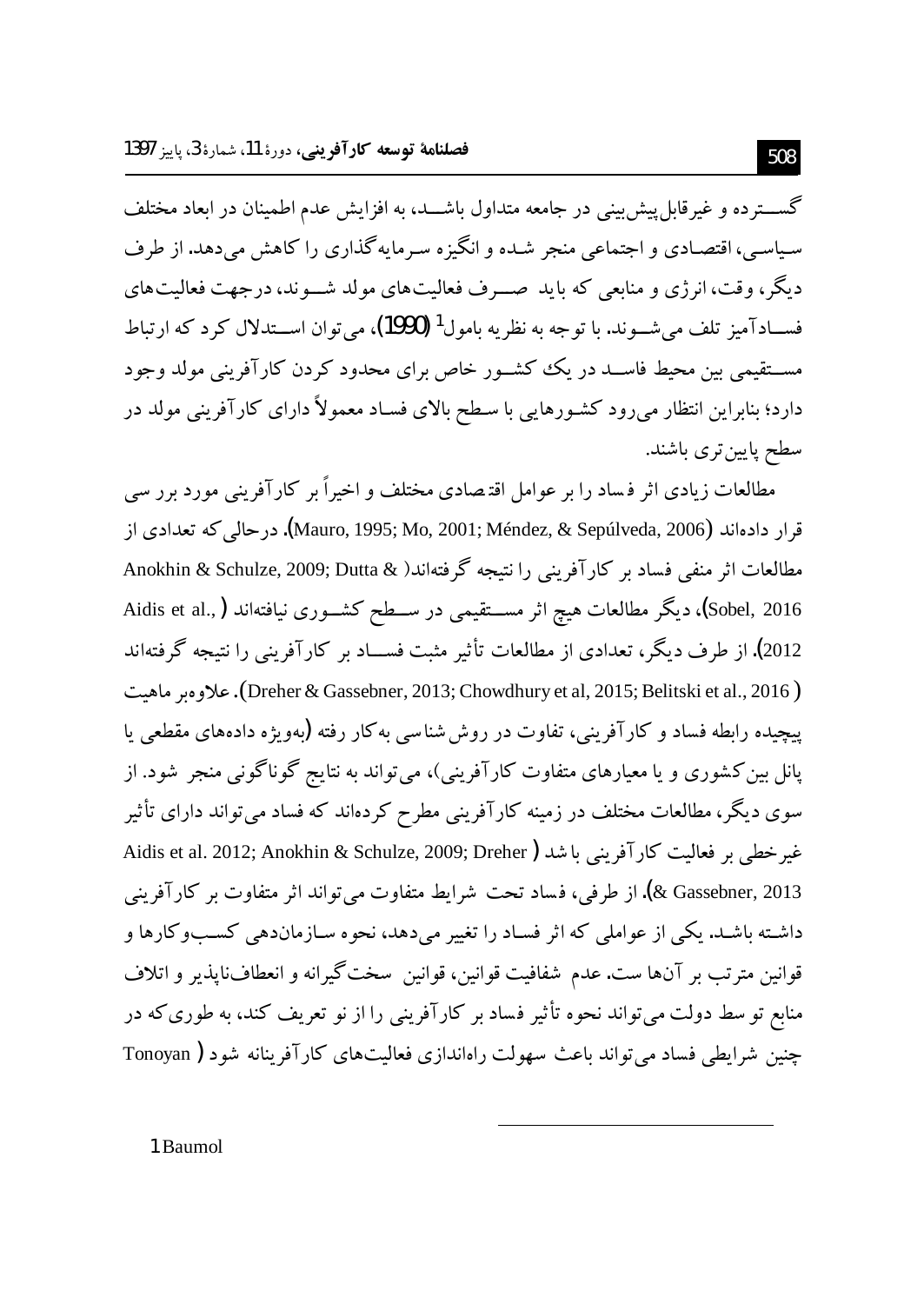et al. 2010). علاوه براین، اونیمیلچ<sup>1</sup> و همکاران **(2013)**، طی یژوهشبی دریافتند که کشـورهای با سطوح فساد بالا، با کارآفرینی پایین مواجه بوده و این تأثیر در کشورهای توسعه یافته بیشتر از كشورهاي درحال توسعه است.

# روششناسي تحقيق

این تحقیق از نظر هدف، کاربردی، از لحاظ شـــــیوه گـــــردآوری دادهها از نوع توصیفی-همبستگی بوده و به دلیل اینکه دادهها در طول زمان و برای مقاطع مختلف جمع آوری شدهاند، از نوع یانلی است. دادههای ثانویه، از گزارش های بین المللی که بر اسـاس دادههای پیمایشـی، شـاخص های اقتصـادی و کارآفرینی کشـورها را ارائه می کنند، اسـتخراج شـده و با اسـتفاده از مدل ســـازي همانباشــتگي يانلي با نرمافزار9 Eviews تحليل شـــده اســـت. در مطالعه حاضـــر، دادههای کارآفرینی برای 36 کشور عـضو سازمان همکارهای اقتـصاد و تو سعه $\rm{(OECD)}$  در دوره 2010-2000 و با توجه به مراحل متفاوت فعالیت های کارآفرینانه از منابع اطلاعاتی دیدهبان جهانبی کارآفرینبی<sup>3</sup> (GEM) جمعآوری شده ا ست. نمونه کشورهای مورد ا ستفاده در يژوهش حاضر بر اساس مطالعه ا شنايدر و بوهن (2012)، عبارتند از: ا ستراليا، اتريش، بلژيك، بلغارســتان، کانادا، قبرس، جمهوري چک، دانمارک، اســتوني، فنلاند، فرانســه، آلمان، يونان، مجارســـتان، ايســـلند، ايرلند، ايتاليا، كره جنوبي، لتوني، ليتواني، لوكز امبورگ، مكزيك، هلند، نيوزلند، نروژ، لهستان، پر تغال، روماني، جمهوري اسلواكي، اسلووني، اسپانيا، سوئد، سوئيس،

1 Avnimelech

2. سازمان همکاری اقتصادی و تو سعه که مقر آن در پاریس ا ست، بهعنوان با شگاه کشورهای ثروتمند، مرکز پژوهشی، موسسه نظارتی و دانشگاه غیر آکادمیک یاد می شود سازمان همکاری اقتصادی و توسعه در 14 دسامبر سال 1960 با امضای یک کنوانسیون 21 مادهای توسط کشورهای عضو تأسیس شد.

3. برنامه دیده بان جهانی کارآفرینی،مهمترین و کامل ترین مرجع ارزیابی و پایش کارآفرینی در ســراســر جهان اســـت. چارچوب مفهومي ديده بان جهاني کارآفريني(GEM)،ويژگي هاي چندوجهي کارآفريني را به تصــوير مي کشـــد. همچنین ویژگی،ها و نگرش های کارآفرینانه،انواع فعالیت های کارآفرینانه مانند کارآفرینی نوظهور، کارآفرینی جدید، کارآفرینی نوپا، کارآفرینی تثبیت شـده، خروج از کسـبوکار و اشـتیاق به رشـد کارآفرینانه شـامل رشـد کسـبوکار، نو آوري و بين المللي شدن كسبوكارها را ارائه مي دهد.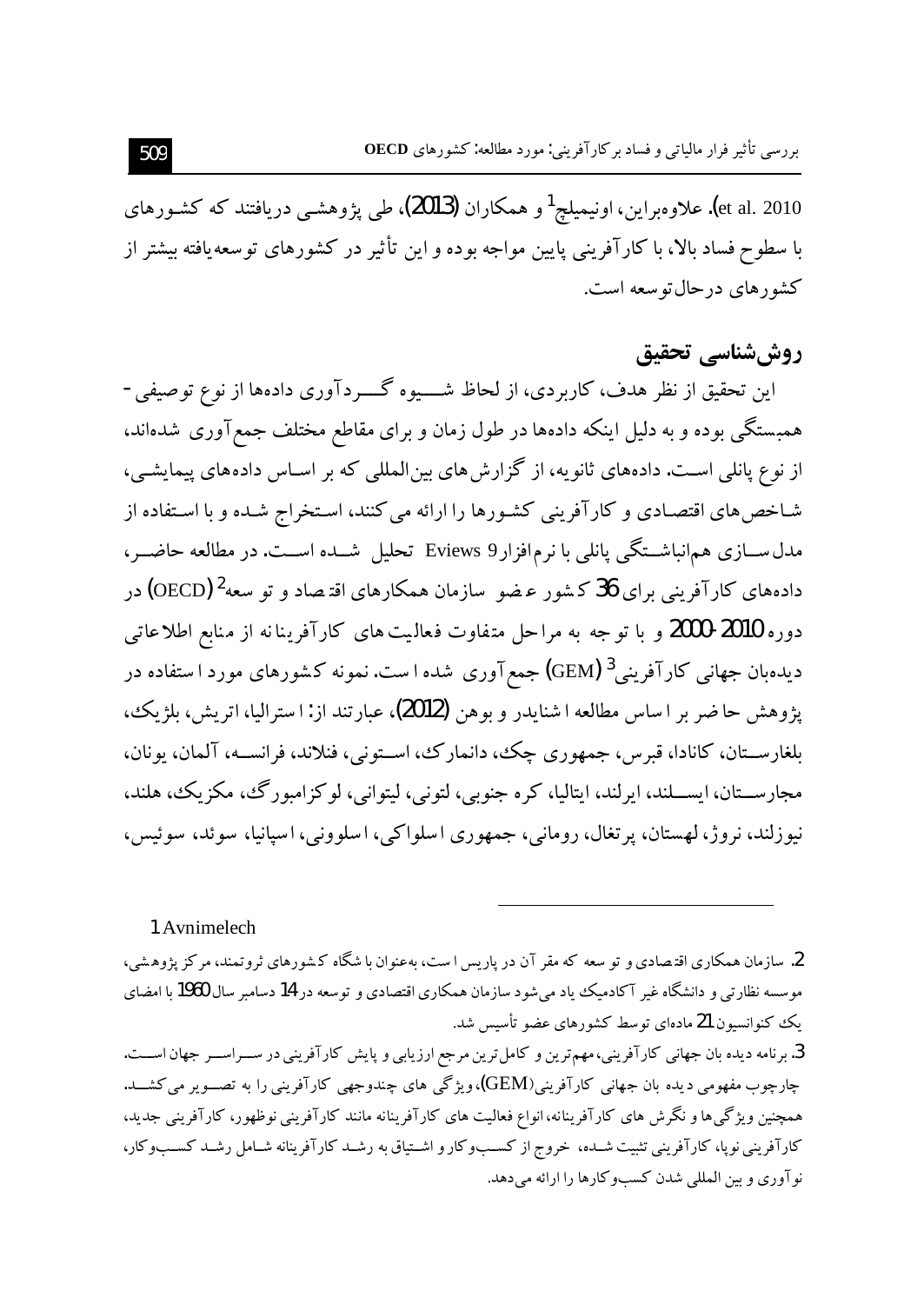تر کبه، انگلستان و آبالات متحده آمریکا.استفاده از این نمونه کشورها در پژوهش حاضر از سه جنبه حائز اهمیت ا ست. در وهله اول، بهدلیل نقش پررنگ مالیاتها در اقتصاد این کشورها و همچنین وجود انگیزههای فرار مالیاتی بهدلیل ساختار متفاوت مالیاتی و سطوح متفاوت فساد در اغلب این کشــور ها. دوم اینکه بین نرخ انگیزه کارآفرینی، کارآفرینی نو یا و کارآفرینی .<br>تثبت شده در این کشورها تفاوت زیادی وجود دارد که قابلیت مقایسه را آ سان تر می سازد. در نهایت ازآنجاکه سـری دادههای فرار مالیاتی ارائهشـده توسـط اشـنایدر و بوهن (2012) صـرفاً برای کشـورهای OECDانجامگرفته و در سـال **2010**متوقف شـده، تحلیل حاضــر در فاصــله زمانی 2000 تا 2010 انجام گرفته اســـت. شـــاخص درک فســـاد از منابع اطلاعاتی شـــفافيت بین|لمللی اسـتخراج شـده اسـت که همراه با شــاخص کنترل فســاد بانک جهانی، می توانند در مطالعه سـطح فسـاد در کشـورها مورد اسـتفاده قرار گیرند. گفتنی اسـت که هر چه اندازه این شاخص بزرگت تو با شد، بهمنزله فساد کمتر ا ست. درنتیجه، علامت مورد انتظار برای شاخص فساد در مدل، مثبت بوده که بیانگر تأثیر منفی فساد بر کارآفرینی است. شاخص های مربوط به کار آفرینی از پایگاه دادههای دیدهان جهانی کار آفرینی استخراج شده است.

در ادبیات موجود، اگرچه تخمینiزننده حداقل مربعات معمولی <sup>1</sup> (OLS)، تحت همانباشتگی پانلی ســـازگار اســـت، اما از تورش مجانبی درجه دوم برخوردار بوده و بنابراین، تکنیک های تخمين حداقل مربعات معمولي، كاملاً تعديل شده2 (FMOLS) و حداقل مربعات معمولي يويا<sup>3</sup> (DOLS) طراحی شده است. برای حالتهای خاص تخمین زنندههای یانلی درون گروهی، نتایج مونت کارلو بیانگر این اســت که DOLS ویژگی های نمونه کوچک بیشــتری دارد. بااین حال، يدروني <sup>4</sup> (2000) نشـــان مے دهد كه تخمين زنندههاي پانلي درونگروهي FMOLS و DOLS<sup>.</sup> ییشنهادی کائو و شیانگ<sup>5</sup> (2000)، از انحراف جدی ناشی از اندازه نمونه کوچک برخوردارند

1 Ordinary Least Squares

2 Fully-Modified Ordinary Least Squares

- 3 Dynamic Ordinary Least Squares
- 4 Pedroni
- 5 Kao and Chiang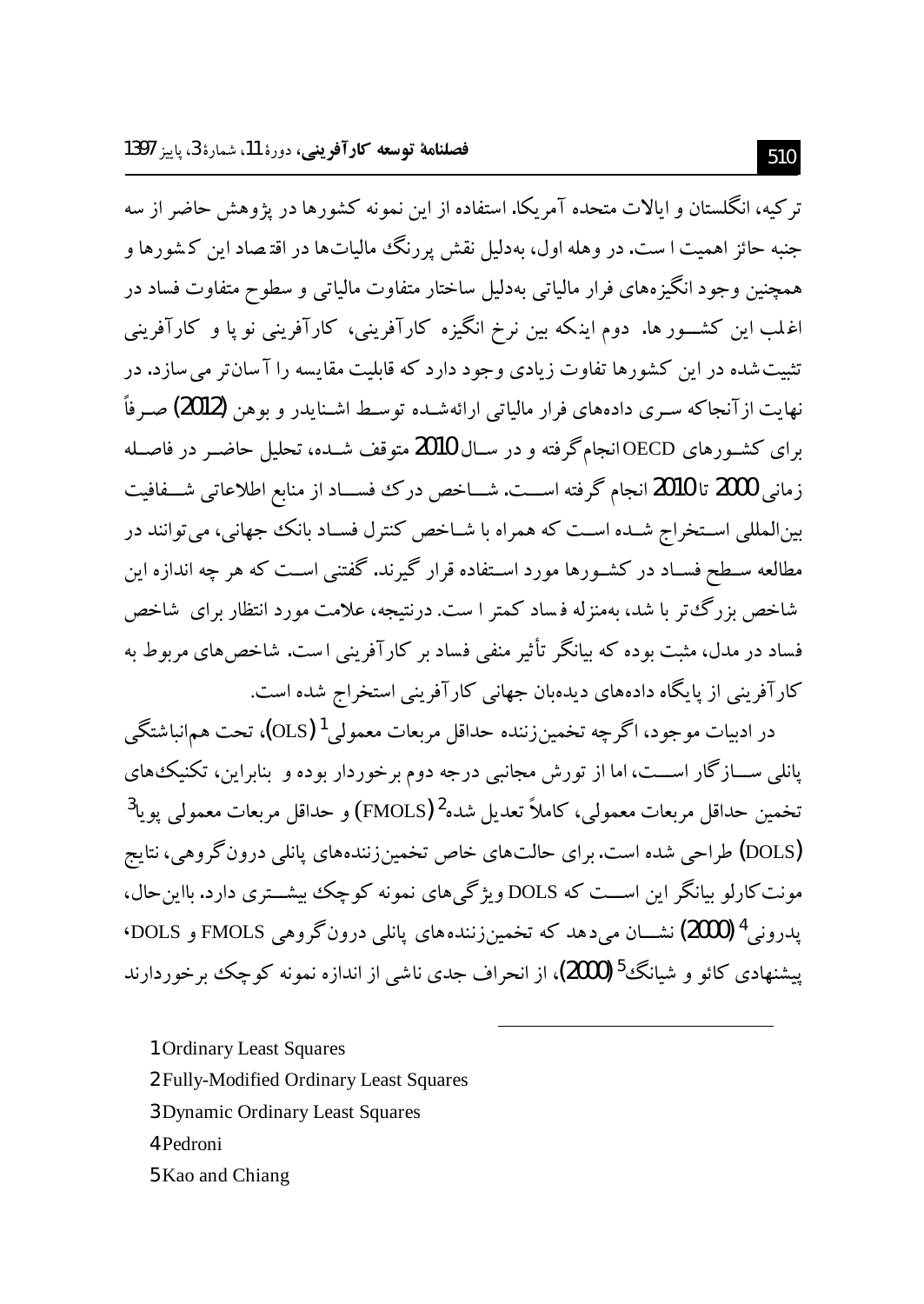و زمانی که بردارهای همانباشـتگی غیرهمگن هسـتند، تفسـیر نتایج بهراحتی امکان،پذیر نیسـت. ازاینرو پدرونی با تو سعه کارهای کائو و شیانگ **(2000)،** تخمین(ننده یانلمی میانگین گروهی و بین گروهی DOLS را پیشنهاد می کند که شامل تصحیح و رفع مسائل درونزایی و همبستگی سریالی به صورت پارامتریک است. در مطالعه حاضر، دو گروه تخمینزننده با هدف پایداری و تحلیل حســاســیت مدل به کار گرفته می شــوند. آزمونهای گروهی برای یانل های غیرهمگن، مبتنی بر رویکرد بین گروهی اســت که شـــامل ســـه آماره گروهی rho ۹PP و ADF اســت. آزمونهای همانباشتگی پانل همگن مبتنی بر رویکرد درون گروهی است که شـامل آمارههای پانل<sub>ی</sub> ۴۷ PP **۱۰**ho و ADF است. تجزیهوتحلیل همانبا شتگی در دادههای پانل با برر سی آزمون ریشهواحد متغیرهای مورد برر سی شروع می شود. اگر متغیرهای تحقیق همانبا شته از مرتبه اول باشند، آزمون هم|نباشتگی انجام خواهـــد شـــد.اگر آزمون هم|نباشتگی حاکی از وجود رابطه هم|نبا شتگی با شد، بردار هم|نبا شتگی بلندمدت بـــــا ا ستفاده از روشهای FMOLS و DOLS برآورد می شـود. بعد از نوشـــتن رابطه هم انباشـــتگی، به پیروی از پدرونی (2000)، FMOLS نایارامتریک برای یانل های همانباشــته غیرهمگن، با اســتفاده از نرم افزار 9 Eviews تخمین زده می شود. مدل مورد استفاده بهصورت زیر است:

$$
INT_{i,t} = \alpha_{i,t} + \beta_{1,i} TAX + \beta_{2,i} COR + u_{i,t}
$$
  
\n
$$
TEA_{i,t} = \alpha_{i,t} + \beta_{1,i} TAX + \beta_{2,i} COR + u_{i,t}
$$
  
\n
$$
ESP_{i,t} = \alpha_{i,t} + \beta_{1,i} TAX + \beta_{2,i} COR + u_{i,t}
$$

INT انگیزه کارآفرینی، TEA فعالیت کارآفرینی نویا، ESP کارآفرینی تثبیتشـــده، TAX DOLS مطح فرار مالیاتی، COR سطح فساد و  $u_i$  جمله خطاست. از سوی دیگر، تخمین زننده DOLS یانلی میانگین گروهی بهصورت زیر است:

$$
INT_{i,t} = \alpha_{i,t} + \beta_{1,i}TAX_{i,t} + \sum_{k=-k_i}^{k=k_i} \gamma_{1ik}\Delta TAX_{i,t} + \beta_{2,i}COR_{i,t} + \sum_{k=-k_i}^{k=k_i} \gamma_{2ik}\Delta COR_{i,t} + u_{i,t}
$$
  
\n
$$
TEA_{i,t} = \alpha_{i,t} + \beta_{1,i}TAX_{i,t} + \sum_{k=-k_i}^{k=k_i} \gamma_{1ik}\Delta TAX_{i,t} + \beta_{2,i}COR_{i,t} + \sum_{k=-k_i}^{k=k_i} \gamma_{2ik}\Delta COR_{i,t} + u_{i,t}
$$
  
\n
$$
ESP_{i,t} = \alpha_{i,t} + \beta_{1,i}TAX_{i,t} + \sum_{k=-k_i}^{k=k_i} \gamma_{1ik}\Delta TAX_{i,t} + \beta_{2,i}COR_{i,t} + \sum_{k=-k_i}^{k=k_i} \gamma_{2ik}\Delta COR_{i,t} + u_{i,t}
$$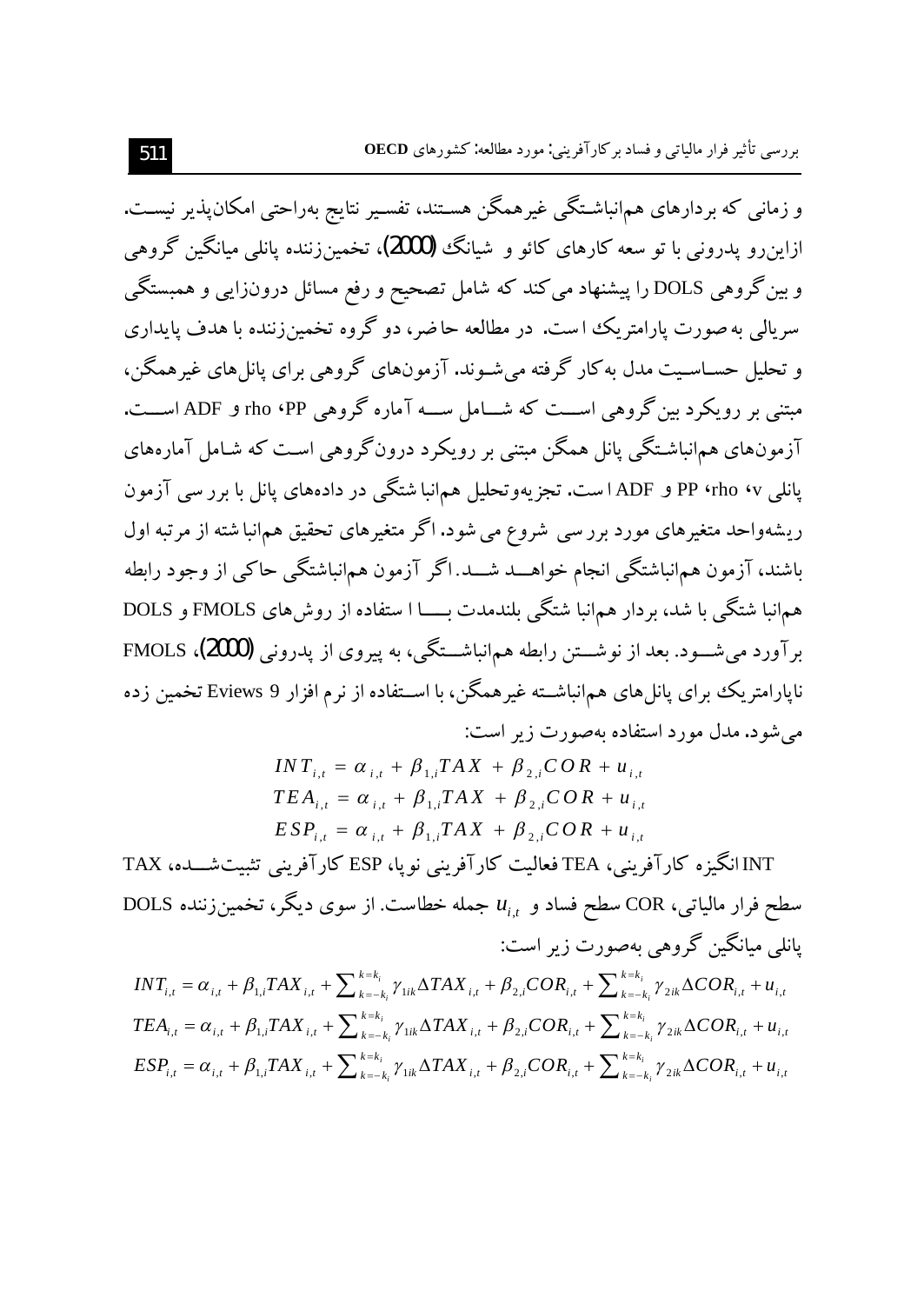## يافتههاي تحقيق

قبل از اعمال تحلیل همانبا شتگی، باید از درجه انبا شتگی (I() متغیرها اطمینان حاصل کرد. ازاین٫و، یک ســـری از آزمونهای همانباشـــتگی پانلی اعمال شـــد که نتایج آن در جدول 1 گزارش شده است.

| .                  |                         |               |                  |            |            |  |  |  |
|--------------------|-------------------------|---------------|------------------|------------|------------|--|--|--|
|                    | متغير                   | لوين لين و چو | ایم، پسران و شین | ADF فيشر   | PP فيشر    |  |  |  |
| سطح                | <b>TEA</b>              | ***-2,6677    | $-0,7727$        | 46,2691    | ***100,249 |  |  |  |
|                    | <b>ESP</b>              | 0,5252        | $-1,1237$        | ***54,4685 | ***124,229 |  |  |  |
|                    | <b>INT</b>              | ***-6,2441    | $-1,2371$        | $*49,7927$ | ***75,0953 |  |  |  |
|                    | <b>COR</b>              | $-0,9775$     | 0,6837           | 36,8653    | ***60,1724 |  |  |  |
|                    | <b>TAX</b>              | ***-4,1142    | 0,6055           | 24,5536    | 9,9122     |  |  |  |
| تفاضل<br>مرتبه اول | $\Delta$ TEA            | ***-9,9541    | ***-4,3067       | ***890298  | ***172,518 |  |  |  |
|                    | $\Delta$ <sub>ESP</sub> | ***-13,3315   | ***-6,0951       | ***115,164 | ***205,528 |  |  |  |
|                    | $\Delta$ nt             | ***-26,7029   | ***-11,8980      | ***120,243 | ***140,244 |  |  |  |
|                    | $\Delta$ or             | ***-4,8093    | $* -1,4812$      | ***53,1222 | ***158,040 |  |  |  |
|                    | $\Delta x$              | ***-5,7756    |                  | ***57,3040 | ***80,4264 |  |  |  |

# جدول 1. نتايج أزمون ديشهواجد بانله

جدول 2. نتايج آزمونهاي همانباشتگي پانلي

| درون گروهی (همگن         |             |            |              |             |                     | يين گروهي (غيرهمگن) |             |             |
|--------------------------|-------------|------------|--------------|-------------|---------------------|---------------------|-------------|-------------|
| پدرونی (1999، 2001)      |             |            |              | كائو (1999) | پدرونی (1999، 2001) |                     |             |             |
| متغير                    | آماره پانلی | آماره پانل | آماره پانلPP | آماره پانل  | آماره t- ADF        | آماره               | آماره گروهی | آماره گروهی |
|                          |             | rho        |              | ADF         |                     | گروهی rho           |             | ADF         |
| کار آفرینی نوپا          | $-0,9945$   | 1,631      | ***-3,685    | ***-1,910   | ***-4,159           | 3,0031              | ***-11,65   | ***-4,3703  |
| اکارآفرینی تثبیت-<br>شده | $-0,0683$   | 0,2593     | ***-11,95    | ***-2,731   | ***-2,086           | 2,6392              | ***-15,994  | ***-5,8837  |
| انگیزه کارآفرینی         | 0,3007      | 1,9214     | ***-5,100    | ***-1,76    | ***-2,447           | 3,1427              | ***-7,752   | ***-3,4616  |

نتایج گزارش شده در جدول 1، بیانگر این است که بهجز آزمون پیشنهادی لوین، لین و چو (2002)، تمام آزمونهای دیگر، بیانگر وجود ریشــهواحد در ســطح متغیرها بوده و این پدیده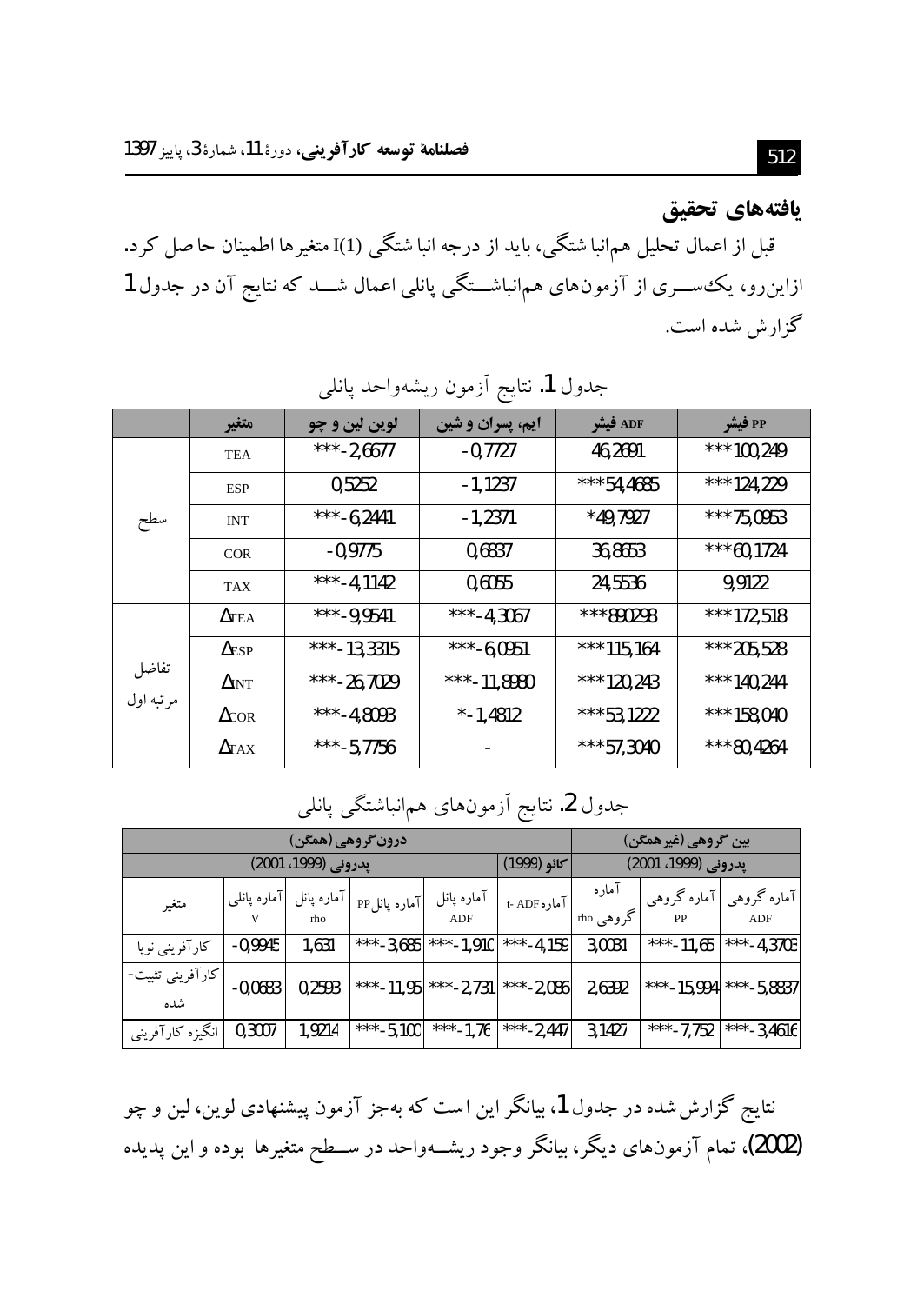بیانگر این اســت که متغیرها (I()I هســتند. بنابراین می توان از همانباشــتگی برای بررســی رابطه بلندمدت بین متغیرها اســـتفاده کرد. نتایج آزمون هم|نباشــتگی پانلی در جدول (2) ارائه شـــده است.

همان $لور که نتایج جدول (2) نشان میدهد، اگر حالت خاصی از پانل۵ای همگن در نظر$ گرفته شــود، دو آزمون از چهار آزمون پیشــنهادی پدرونی (1999، 2001)، بیانگر وجود رابطه هم|نباشـــتگي براي متغيرهاي TEA ، INT و ESP|ســـت. آزمون كائو (1999) نيز نتايج وجود رابطه همانیا شتگی را تائید می کند. بنابراین می توان رابطه بلندمدت بین کارآفرینی، فرار مالیاتی و فساد را پذیرفت. گام بعدی، تخمین روابط بلندمدت بین متغیرها با استفاده از تخمین زنندههای FMOLS و DOLS است که نتایج آن در جدول **(3)** گزارش شده است.

جدول 3. نتايج پانلي FMOLS و DOLS

| متغير         | انگیزه کارآفرینی |             | کارآفرینی نوپا |             | کار آفرینی تثبیتشده |             |
|---------------|------------------|-------------|----------------|-------------|---------------------|-------------|
|               | <b>FMOLS</b>     | <b>DOLS</b> | <b>FMOLS</b>   | <b>DOLS</b> | <b>FMOLS</b>        | <b>DOLS</b> |
| فساد          | *** 2.147        | *** 4.149   | ** 2.162       | ** 2.075    | *** 3.589           | *** $6.427$ |
| فرار مالياتبي | 1.942            | ** 2.144    | *** $-3.755$   | ** $-2.610$ | *** $-4.082$        | *** -5.939  |

با توجه به نتایج ارائهشده در جدول (3)، در ارتباط با متغیرهای کارآفرینی نوپا و کارآفرینی تثبیت شده، مشاهده می شود که فرار مالیاتی دارای تأثیر منفی بر فعالیتهای کارآفرینانه است. همین نتیجه در مورد تأثیر منفی فســاد بر ســطوح کارآفرینی در مراحل فعالیت کارآفرینانه، قابل مشــاهده اســت (ميزان يايين تر شــاخص درك فســاد، بيانگر ســطح بالاتر فســاد اســت). علاوهبراین، نتایج بیانگر ارتباط مثبت فرار مالیاتی بر انگیزههای کارآفرینی اسـت. همچنین اگر تخمینزنندههای FMOLS و DOLS با هم مقایسه شوند، نتایج مدل در مورد تأثیر فرار مالیاتی و فســـاد بر مراحل مختلف فعالیت کارآفرینی، معنادار اســـت. در ارتباط با انگیزه کارآفرینی، مشاهده می شود که فساد به صورت منفی انگیزه فعالیت کارآفرینی را تحت تأثیر قرار میدهد. باوجوداین، در مورد تأثیر متغیر فرار مالیاتی بر انگیزه کارآفرینی، معناداری ضــــرایب تخمینی صر فاً برای مدل DOLS برقرار است.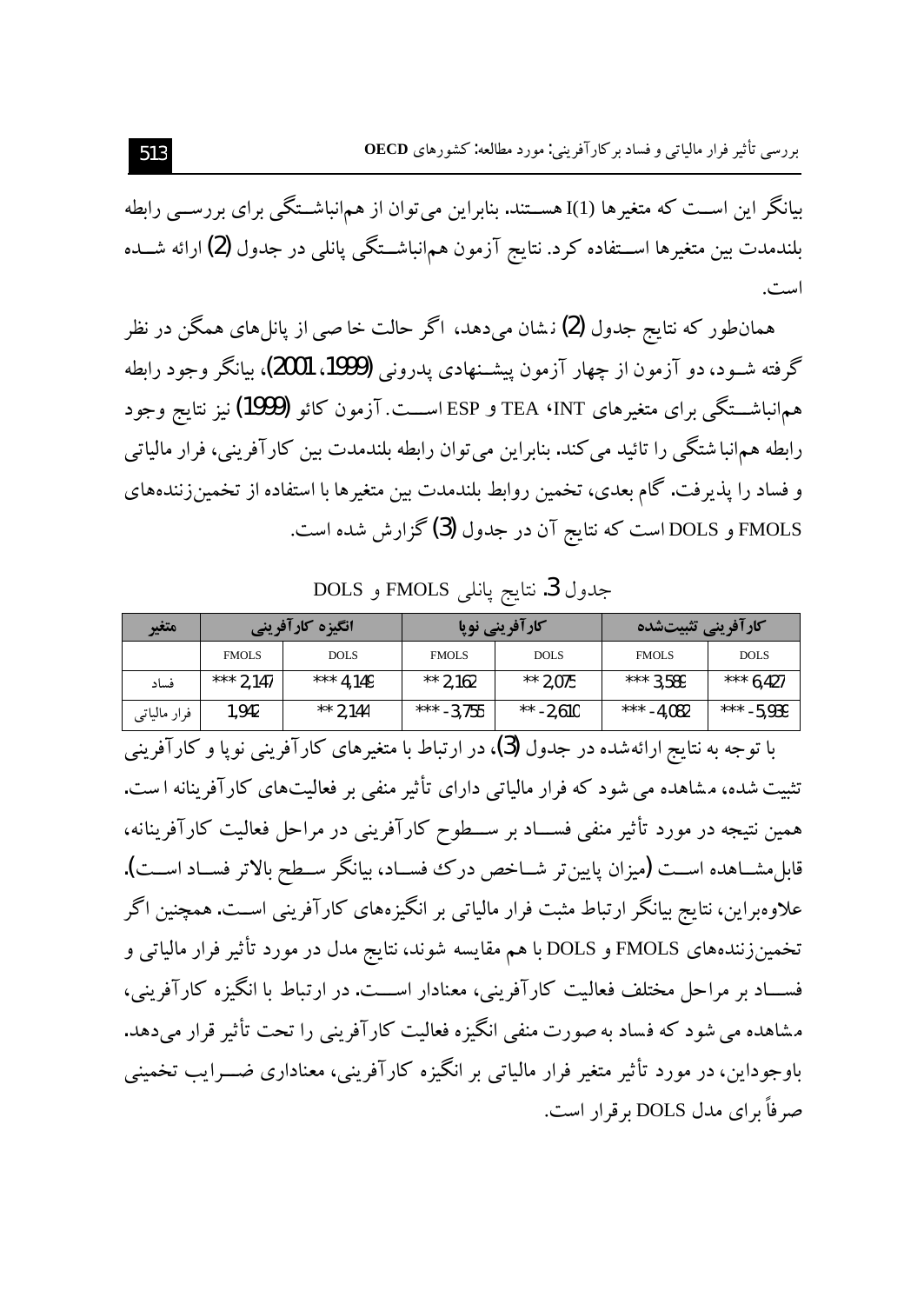يحث و نتيجه گيري

مهمترین و جدیدترین نوآوری این مقاله، مقایســهٔ تأثیر فرار مالیاتی و فســـاد بر مراحل متفاوت فعالیت کارآفرینی است.نتایج این مقاله نشان داد که فرار مالیاتی و فساد آثار متفاوتی بر مراحل مختلف فعالیت کارآفرینانه دارند. بهصورت ویژه، نتایج بیانگر تأثیر منفی فرار مالیاتی بر فعالیتهای کارآفرینانه است. همین نتیجه در مورد تأثیر منفی فساد بر سطوح کارآفرینی در مراحل فعالیت کارآفرینانه، قابل مشــاهده اســـت. این نتیجه در راســـتای یافتههای مطالعات جادهوري و همكاران<sup>1</sup> (2015)، بليتسبكي<sup>2</sup> و همكاران (2016) و آيديس<sup>3</sup> و همكاران (2012) اسـت. در توضـيح اين پديده مي توان گفت، فسـاد اقتصـادي بوروكراتيك با جذب بخشـي از درآمدهای تولید باعث کاهش سودآوری شرکتها و کسبوکارهای تثبیتشده می شود و این مسئله بهنوبه خود به تضعیف فعالیتها و انگیزههای کارآفرینانــــه مــــی|نجامد. از طرف دیگر، فســاد اداری مانعی برای خلق نو آوری و ایجاد فرصـــت۱ا و فعالیت۱مای کار آفرینی بهشـــمار میآید. نتایج همچنین بیانگر ارتباط مثبت فرار مالیاتی بر انگیزههای کارآفرینی اســـت که با يافته هاي مطالعات بلاك<sup>4</sup> (2016)، بارونږ هجلم و اكلوند<sup>5</sup> (2014) و آســـونې و ســـنندجي<sup>6</sup> (2014) ســازِگار اســت. از طرف ديگر، فرار مالياتي همراه با اجتناب مالياتي مي تواند بهعنوان یناهگاه مالیات برای کاهش بار مالیاتی بهحســـاب آید که موجب ترغیب خوداشـــتغالمی (کارآفرینی) می شـود، و بنابراین دارای تأثیر مثبت بر انگیزه کارآفرینی اســت. این مکانیســم ممکن ا ست به این ًصورت اتفاق بیافتد که افزایش فرار مالیاتی، مردم را به ًشروع کسبوکار بدون درگیر شـــدن در فعالیت های فســـادآمیز ترغیب می کند، هرچند ممکن اســـت میزان ریسک گریزی آنها کاهش یابد. علاوهبراین، وجود فرار مالیاتی در یک کشور، دال بر حجم

- 1 Chowdhury
- 2 Belitski
- 3 Aidis
- 4 Block
- 5 Braunerhjelm and Eklund
- 6 Asoni & Sanandaji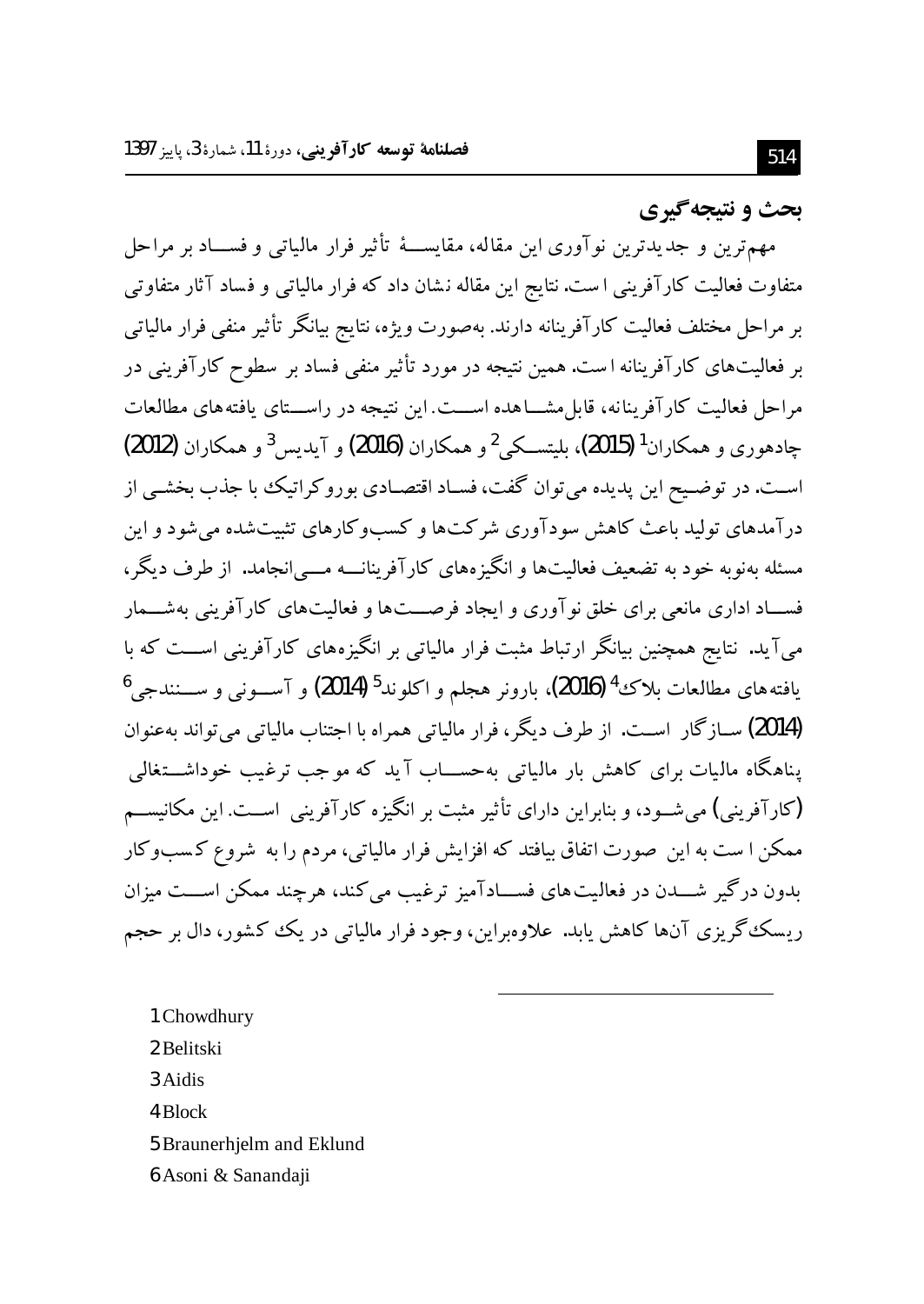بالای اقتصــاد زیرزمینی، محیط فســاد بالا و نرخهای مالیات بر درآمد بالاســت که قاعدتاً این عوامل تأثیر منفی بر فعالیت های کارآفرینانه دارند.بااین حال اگر کارآفرینان مالیات نیردازند، شــاید در کوتاهمدت منتفع شــوند، اما در بلندمدت، کســری بودجه ایجادشــده از طریق فرار مالیاتی، به افزایش سـطح مالیات، کنترلهای شــدید بر کسـبوکارها و کارآفرینی تثبیتشــده منجر خواهد شـــد که همه این عوامل و پدیدهها بر فعالیتهای کارآفرینان تأثیر منفی خواهد داشـــت. همچنین با توجه به نتایج از دیدگاه هر دو تخیمنزننده FMOLS و DOLS، می توان گفت سطح فساد و فرار مالیاتی تأثیر قویتری بر سطح فعالیت کارآفرینی تثبیت شده، نسبت به کارآفرینی نوپا و انگیزه کارآفرینی دارد. این پدیده را میتوان به این صـورت توضـیح داد که در صــورت وجود محيط كســبوكار فســادآميز، حجم بالاي اقتصــاد زيرزميني و متعاقباً فرار مالیاتی بالا، نرخ شکست کسبوکارها در سال۵های اولیه شروع کسبوکار بسیار زیاد خواهد بود و در نتیجه حجم فعالیتهای کارآفرینی تثبیتشــده شــدیدتر تحت تأثیر قرار می گیرد. در نهایت، با توجه به نتایج بهنظر می(سد که فساد در مقایسه با فرار مالیاتی، تأثیر منفی قویتری بر کارآفرینی دارد. با توجه به این واقعیت که کارآفرینان افرادی هســتند که در شـــروع کســبوکار، ريســک،هايي را متقبل مي شــوند و اگر دريابند که رقبا از عدم پرداخت ماليات، مزیت یا عایدی به دســـت آوردهاند، آن ها نیز دنبالهرو رقبا حرکت میکنند، این نتیجه شـگفتآور نیســت. در مورد فســاد اما وضــعیت تاحدودی متفاوت اســت. بهنظر می٫رســد کارآفرینان، یا منابع مالی برای پرداخت رشـوه ندارند تا به این شـیوه از مدیریت فاسـد، مزیت کسب کنند، و یا به این دلیل که درک نادرستی از فساد دارند، فساد را در رابطه با بوروکراسی اداری یا عدم اطمینان بازار میدانند.

### يتشهادها

با توجه به نتایج این پژوهش و تأثیر ســیاســـتهای مالیاتی دولت بر روند فعالیت های کارآفرینانه در یک کشـور، تعیین و اجرای نرخ مناسـب مالیاتی توسـط دولتها حائز اهمیت فراوان اســـت و باید در اولویت ســـیاســـت گذاریها قرار گیرد؛ زیرا با افزایش بیش|زحد نرخ مالیات، بیشتر درآمد کسبوکارها صرف پرداخت مالیات می شود که می تواند مالکان کسب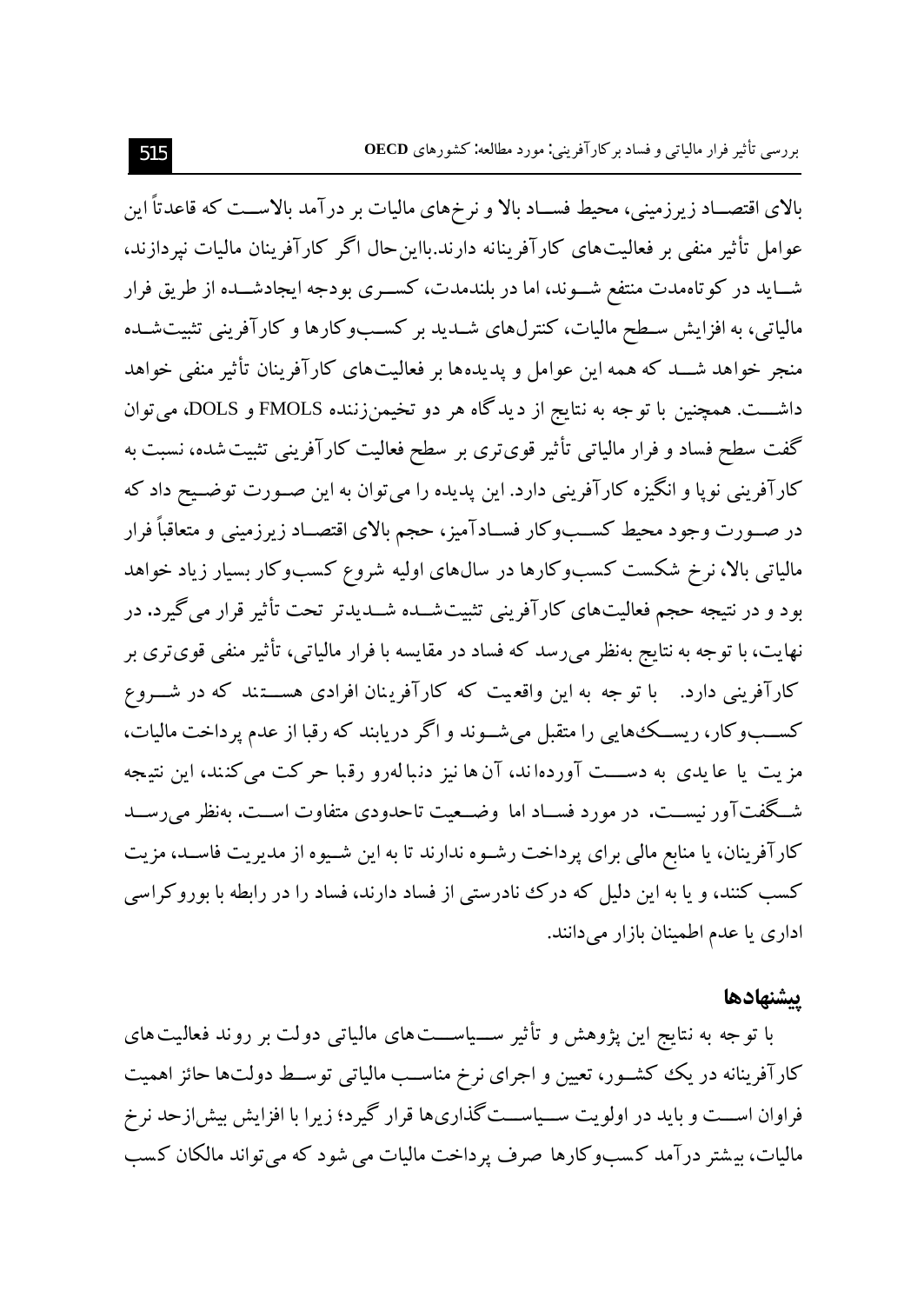و کارها (پهويژه کســبوکارهاي نوپا و جديد) را دلسـر د کند (Baliamoune-Lutz, 2015). در همين راســتا مي توان گفت، فرار مالياتي بهصــورت كامل يا جزئي، هردو مشــكل آفرين اســت؛ زیرا بنگاه ها با اقدام به فرار مالیاتی می توانند موقتاً هزینه های خود را کاهش دهند و مزیت رقابتی ناعادلانهای نسبت به رقبا ً بهدست آورند (Tonoyan et al. 2010). گذشته از این، در یک محیط کسـبوکار با درجه فسـاد بالا، ممکن اسـت روحیه مالیاتی پایین باشـد و افراد به توانایی مدیریت مالیاتها توسط دولت برای ارائه خدمات عمومی اعتماد نداشته نباشـند، که این عدم اعتماد مي تواند فرار مالياتي را يورنگ تر و جذابتر ســـازد ( Aidis et al. 2012; Estrin et al. ) 2013). بنابراین سیاست گذاران و دولت در هنگام تلاش برای کاهش فرار مالیاتی، باید همزمان ســیاســـتهایی برای مبارزه با فســاد اتخاذ کنند.از ســوی دیگر، بهمنظور ترویج و تقویت فعالیتهای کارآفرینانه، هر دو پدیده فرار مالیاتی و فساد باید ریشه کن شود. باید توجه داشت که ىنگاههاى تازه تثبيت شده، معمولاً کـسبوکارهاى کوچکى هستند که هم به دليل ريـسک شکست کسبوکار و هم به دلیل فرصتهای بیشتر برای درگیر شدن در فرار مالیاتی و روحیه مالیاتی پایین تر، مەعنوان یک گروه پر ریسک پرحسب تمکین مالیاتی درنظر گرفته می شـوند (Torgler, 2007). از این رو سیاستهای مالیاتی دولتها و راهکارهای مبارزه با فساد اداری در ارتباط با این نوع کسـبوکارها باید از حسـاسـیت و اولویت بالاتری برخوردار باشـد. علاوه براین، دولتها باید بهصورت مداوم اقداماتی برای مبارزه با فســاد انجام دهند، زیرا این کار به ایجاد اعتماد در جامعه منجر شــده و بهنوبه خود باعث تقویت و توســعه فعالیتهای کارآفرینی میشــود. ســیاســتگذاران نیز باید دقت لازم را در مورد شــفافیت، ســختگیرانه نبودن و انعطاف پذیری و بازدارندگی قوانین داشته باشند تا کارآفرینان، دیگر نیازی به دادن رشوه برای شروع کسبوکار نداشته باشند و فرار مالیاتی کاهش یابد.

#### محدوديتهاي تحقيق

محدودیتهای موجود در این پژوهش، هم میتواند به مدل مورداســتفاده و هم به نتایج پژوهش مربوط باشـد. محدودیت اول، مربوط به نتایج تخمین مدل اسـت، زیرا این نتایج صـرفاً در مورد کشــورهای مورد بررســی و در دوره زمانی موردمطالعه ممکن اســت معتبر باشــد. در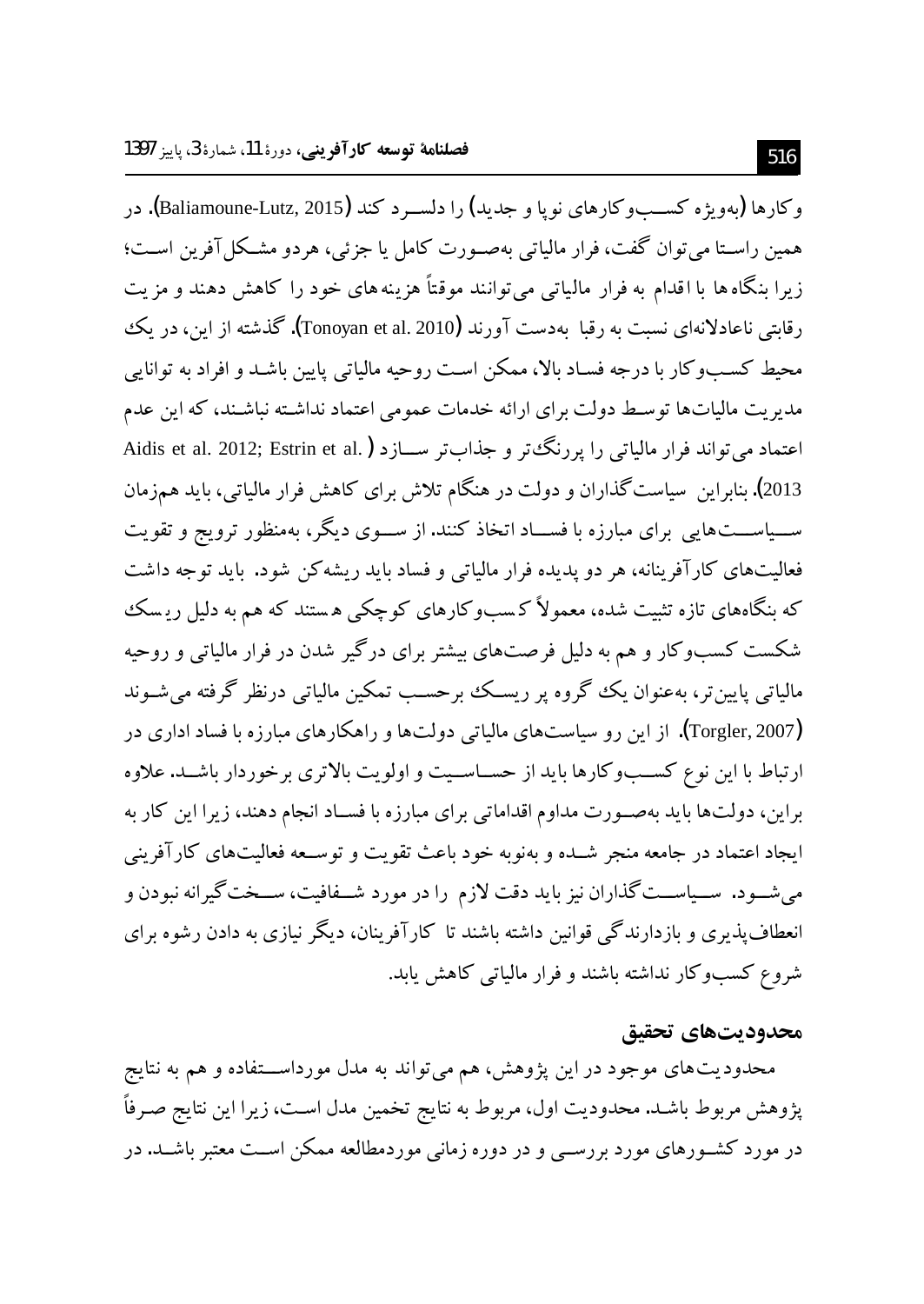.<br>مقابل ممکن ا ست در حـضور سایر متغیرهای تأثیرگذار بر سطح فعالیتهای کارآفرینانه و نیز دوره زمانی گســـتردهتر و یا نمونه کشـــورهای دیگر، نتایج تخمین تغییر یابد. محدودیت دوم، مربوط به کمیاب بودن دادههای کشورها و سال\$های مورد بررسی است. به بیان دیگر، اطلاعات ناکافی مربوط به فرار مالیاتی در دوره زمانی طولانی تر و برای ســـایر کشـــورها، یکی دیگر از محدودیتهای پژوهش حاضر است.محدودیت سوم،مربوط به جنبههایی است که در مدل نادیده گرفته شدهاند. مدل پیشنهادی در مطالعه حاضر، ویژگی های خاص کشورها، ویژگی های فردی و نیز عوامل مرتبط با محیط کسبوکار را برای کشورها کنترل نمی کند که در تحقیقات آتی می توانند مورد برر سی قرار گیرند. همچنین به سایر محققان پیشنهاد می شود در مطالعات آتی، ســاـر زیرگروههای کارآفرینان را بر حســب جنســیت، برحســب کارآفرینان رســمی و غیررسمی و یا کارآفرینان نو آور، فرصتگرا یا اجباری مدنظر قرار دهند.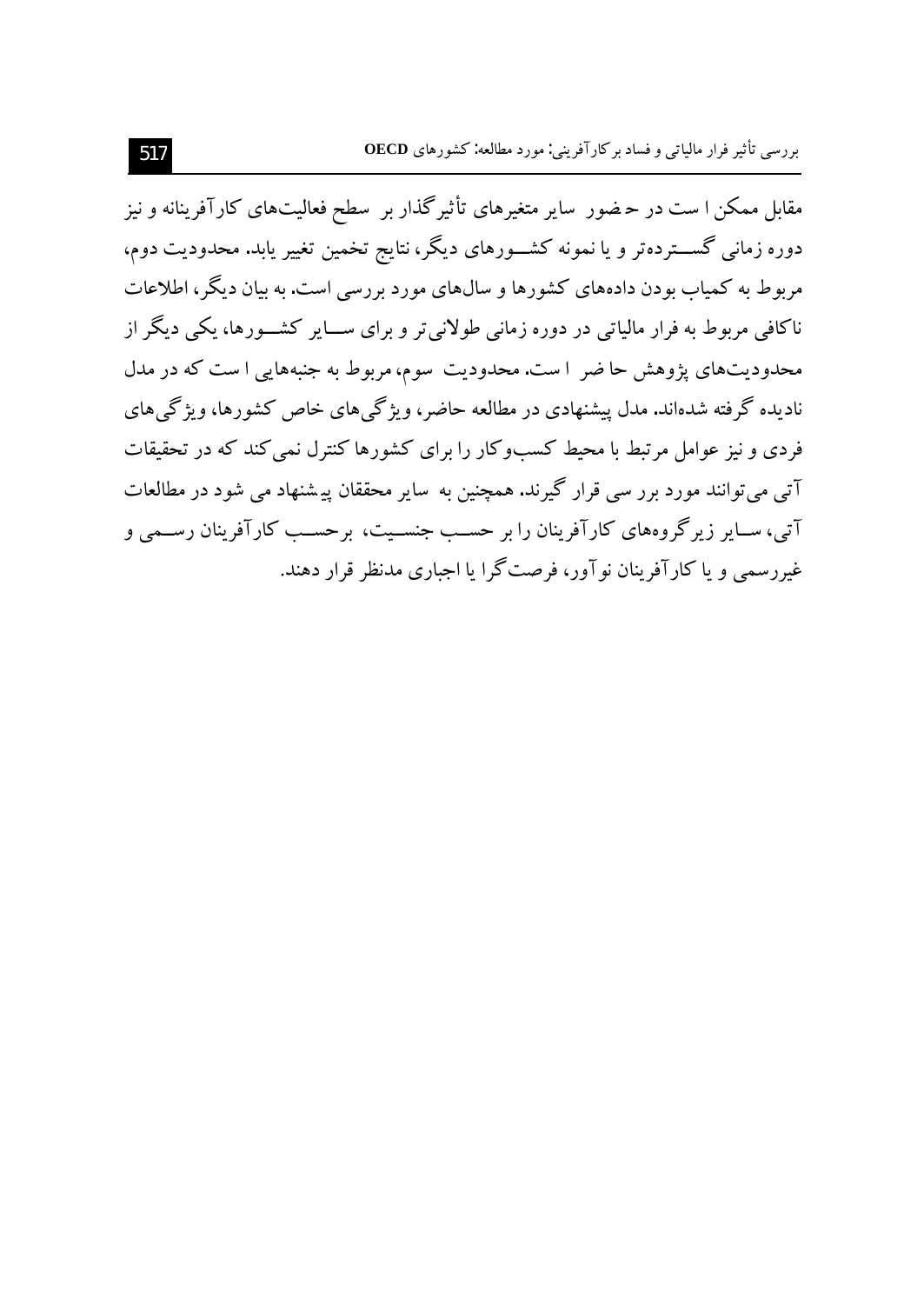# کردنائیج، اسـدالله؛ زالی، محمدرضــا و بهامین، ماجد. (1392). راهکارهای ســاختاری توســعه كار آفرینبر در ایران. توسعه كار *آفرینبر*، 2(6): 95-114.

- Aidis, R., Estrin, S., & Mickiewicz, T. M. (2012). Size matters: entrepreneurial entry and government. Small Business Economics, 39(1), 119-139.
- Allingham, M. G., & Sandmo, A. (1972). Income tax evasion: a theoretical analysis. Journal of Public Economics, 1, 323-338.
- Anderson, B. B. (2015). Corrupting activities and economic development. World Journal of Entrepreneurship, Management and Sustainable Development, 11(1), 64-70.
- Andreoni, J., Erard, B., & Feinstein, J. (1998). Tax compliance. Journal of economic literature, 36(2), 818-860.
- Anokhin, S., & Schulze, W. S. (2009). Entrepreneurship, innovation, and corruption. Journal of Business Venturing, 24, 465-476.
- Asoni, A., & Sanandaji, T. (2014). Taxation and the quality of entrepreneurship. Journal of Economics, 113, 101-123.
- Avnimelech, G., Zelekha, Y., & Sharabi, E. (2014). The effect of corruption on entrepreneurship in developed vs non-developed countries. International Journal of Entrepreneurial Behavior & Research, 20(3), 237-262.
- Baliamoune-Lutz, M. (2015). Taxes and Entrepreneurship in OECD countries. Contemporary Economic Policy, 33 (2), April, 369–380.
- Baliamoune-Lutz, M., & Garello, P. (2014). Tax structure and entrepreneurship. Small Business Economics, 42, 165-190.
- Baumol. W.  $J<sub>r</sub>$ (1996). Entrepreneurship: Productive, unproductive, and destructive. Journal of Business Venturing, 11(1), 3-22.
- Belitski, M., Chowdhury, F., & Desai, S. (2016). Taxes, corruption, and entry. Small Business Economics, 47(1), 201-216.
- Block, J. (2016). Corporate income taxes and entrepreneurship activity. IZA World of Labor.
- Braunerhjelm, P., & Eklund, J. E. (2014). Taxes, tax administrative burdens and new firm formation. Kyklos, 67(1), 1-11.
- Bruce, D., & Gurley, T. (2004). Taxes and entrepreneurial entry: an empirical investigation using longitudinal tax return data. Proceedings of the 97th annual conference on taxation, National Tax Association, 336–343.
- Bruce, D., Liu, X., & Murray, M. N. (2015). State tax policy and entrepreneurship. National Tax Journal, 68(3), 803-838.
- Chowdhury, F., Belitski, M., & Desai, S. (2015). Relationship between Tax Policy-Entrepreneurship: Role of Corruption. In Academy of Management Proceedings (Vol. 2015, No. 1, p. 10258). Briarcliff Manor, NY 10510: Academy of Management.
- Cullen, J. B., & Gordon, R. H. (2007). Taxes and entrepreneurial risk-taking: Theory and evidence for the U.S. Journal of Public Economics, 91, 1479–1505.
- Darnihamedani, P., Block, J. H., Hessels, J., & Simonyan, A. (2018). Taxes, start-up costs, and innovative entrepreneurship. *Small Business Economics*, 51(2), 1-15.

### مناتع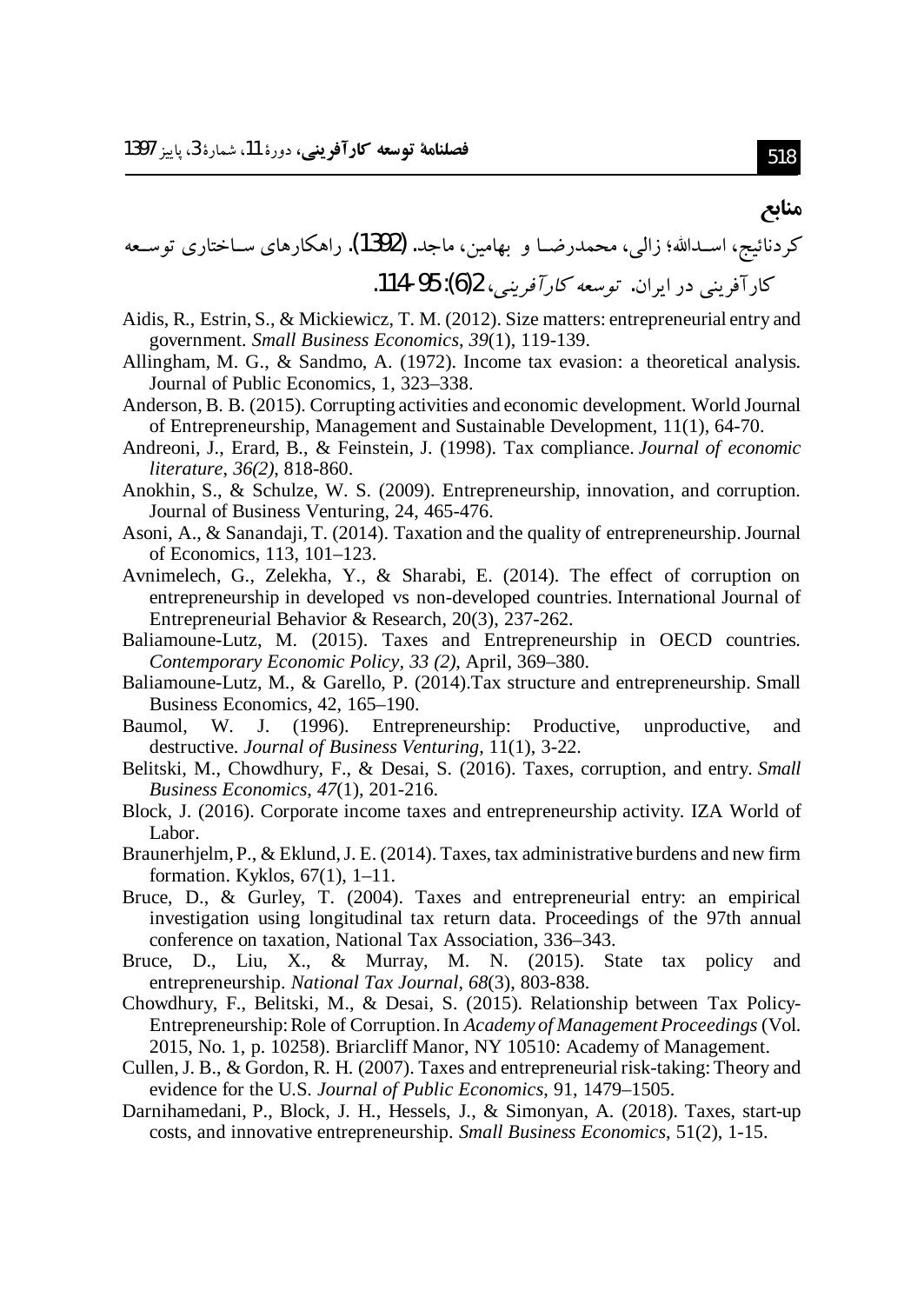- Djankov, S., Ganser, T., McLiesh, C., Ramalho, R., & Shleifer, A. (2010). The effect of corporate taxes on investment and entrepreneurship. American Economic Journal: Macroeconomics, 2(3), 31-64.
- Doerrenberg, P., & Peichl, A. (2013). Progressive taxation and tax morale. Public Choice, 155(3-4), 293-316.
- Dove, J. A. (2015). The effect of judicial independence on entrepreneurship in the US states. Economic Systems, 9, 72-96.
- Dreher, A., & Gassebner, M. (2013). Greasing the wheels? The impact of regulations and corruption on firm entry. *Public Choice*, 155(3-4), 413-432.
- Dutta, N., & Sobel, R. (2016). Does corruption ever help entrepreneurship? Small Business Economics, 47(1), 179-199.
- Engström, P., & Holmlund, B. (2009). Tax evasion and self-employment in a high-tax country: evidence from Sweden. Applied Economics, 41(19), 2419-2430.
- Estrin, S., & Mickiewicz, T. (2012). Shadow economy and entrepreneurial entry. Review of Development Economics, 16(4), 559-578.
- Estrin, S., Korosteleva, J., & Mickiewicz, T. (2013). Which institutions encourage entrepreneurial growth aspirations?, Journal of Business Venturing, 28, 564-580.
- Fadahunsi, A., & Rosa, P. (2002). Entrepreneurship and Illegality: Insights from the Nigerian cross-border Trade. Journal of Business Venturing, 17, 397–429.
- Ferede, E. (2013). Tax progressivity and self-employment: evidence from Canadian provinces. Small Business Economics, 40, 141-153.
- Hansson, Å. (2012). Tax policy and entrepreneurship: empirical evidence from Sweden. Small Business Economics, 38(4), 495-513.
- Henrekson, M., Johansson, D., & Stenkula, M. (2010). Taxation, Labor Market Policy and High-Impact Entrepreneurship. Journal of Industry, Competition and Trade, 10, 275-296.
- Hopkins, V. (2016). Institutions, incentives, and policy entrepreneurship. Policy Studies Journal, 44(3), 332-348.
- Huntington, S. P. (2006). Political order in changing societies. Yale University Press.
- Kapustkina, E. V. (2008). The system of business financing in Russia: the gender aspect. International Journal of Entrepreneurship and Small Business, 5(3-4), 297-317.
- Kelley, D., Bosma, N. S., & Amorós, J. E. (2011). Global entrepreneurship monitor 2010 executive report, Babson Park, MA: Babson College, Santiago, Chile: Universidad del Desarollo.1-83.
- Klapper, L., Laeven, L., & Rajan, R. (2006). Entry regulation as a barrier to entrepreneurship. Journal of Financial Economics, 8 2 (3), 591-629.
- Levin, A., Lin, C. F., & Chu, C. S. J. (2002). Unit Root Tests in Panel Data: Asymptotic and Finite-Sample Properties. Journal of Econometrics, 108, 1-24.
- Lisi, G., & Pugno, M. (2011). Tax Morale, Entrepreneurship, and the Irregular Economy. AUCO Czech Economic Review, 5, 116-131.
- Martini, M. (2014). Approaches to curbing corruption in tax administration in Africa. Transparency International, U4 Anti-Corruption Resource Center, no. 11. Mauro, P. (1995). Corruption and growth. The quarterly journal of economics,  $110(3)$ , 681-712.
- Méndez, F., & Sepúlveda, F. (2006). Corruption, growth and political regimes: Cross country evidence. *European Journal of political economy*, 22(1), 82-98.